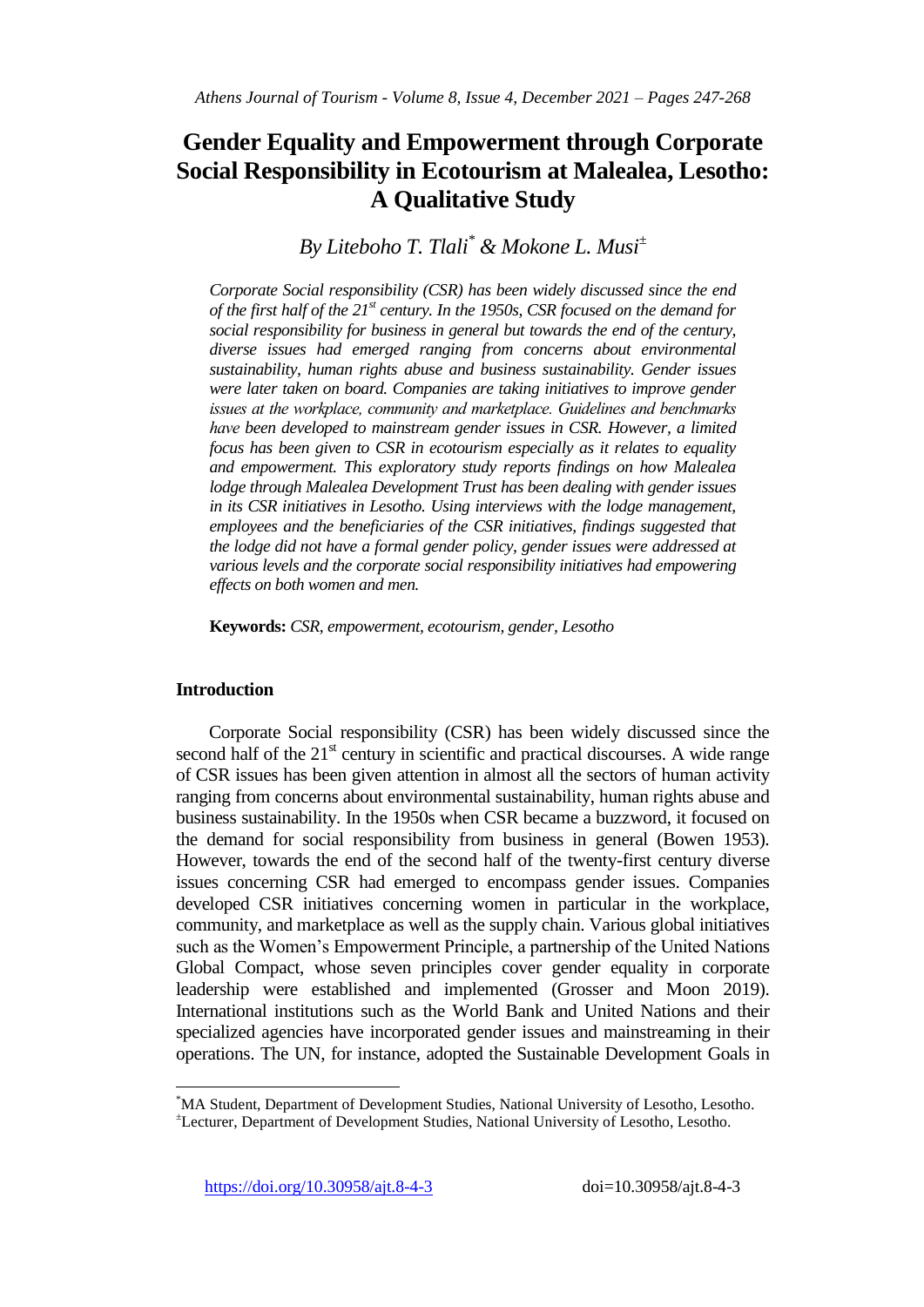2015 whose aim among others was to achieve gender equality and empowerment (Pathania 2017). Besides, there are initiatives to develop guidelines and benchmarks on gender equality issues within the mainstream CSR systems such as the Global Reporting initiative and Ethical Trading Initiative. Similarly, CSR initiatives incorporate stakeholder consultation on gender issues. For example, Global Reporting Initiative (GRI) Gender Working Group was held in 2010 (Grosser and Moon 2019). Nonetheless, very little attention has been given to CSR in Lesotho especially its contribution to gender equality and mainstreaming.

Lesotho is a signatory to several international gender conventions but studies show that there is a limited achievement in gender equality and mainstreaming. Several scholars unanimously agree that gender relations are discriminatory against women hence they do not benefit from development processes (Epprecht 1996, Makoa 1997, Fogelman 2017, Mojapelo and Faku 2019, Ramakhula 2019). Makoa (1997), for instance, argues that there has not been improvement in the social status of women, making it difficult for them to fully participate in politics. Some years later, Fogelman (2017) maintains that legal frameworks that have been developed with assistance from international communities have failed to improve the economic status of women. Laws that have been enacted to improve women access to land and other resources have temporarily improved the situation but given the patriarchal nature of the society, women do not fully benefit. The same sentiments are shared by other scholars that women in Lesotho are better educated than men but they are dominated in the workplaces and other spheres of life (Morojele 2011, Morojele et al. 2011, Mojapelo and Faku, 2019, Komiti and Moorosi 2020). The argument is that the education system in Lesotho perpetuates gender disparities where school curricular continue to regard men as breadwinners and women portrayed as weak and could not do anything without assistance from their male counterparts (Komiti and Moorosi 2020). It has been argued that gender is not about women but both men and women. Some studies have shown that it will not be possible to achieve gender equality and mainstreaming without the involvement of men (Connell 2005).

Ecotourism has been hailed as a panacea to rural poverty, inequalities and a sustainable environment. Some studies have explored the interconnectedness between SDGs particularly SDG 5 with tourism (Alarcón and Cole 2019). Tourism is a growing sector in Lesotho. The government of Lesotho has identified tourism as one of the sectors that could contribute to the socio-economic development of the country. Some tourist facilities have long been practising ecotourism while new ones have been developed recently to take advantage of the unique beauty of the country (The Lesotho Review 2018, Ministry of Tourism and Culture 2019). However, there have been no studies in this country that explore the role of tourism in promoting gender equality and empowerment.

This study aimed to explore the role of ecotourism in Lesotho in promoting gender equality and empowerment using the case of Malealea Lodge. It investigated how the Malealea Development Trust (MDT), a subsidiary of the lodge entrusted with the CSR initiatives, promote gender equality and empowerment. This proposed the following research questions: What gender policies were implemented at Malealea lodge and MDT? How are gender equality and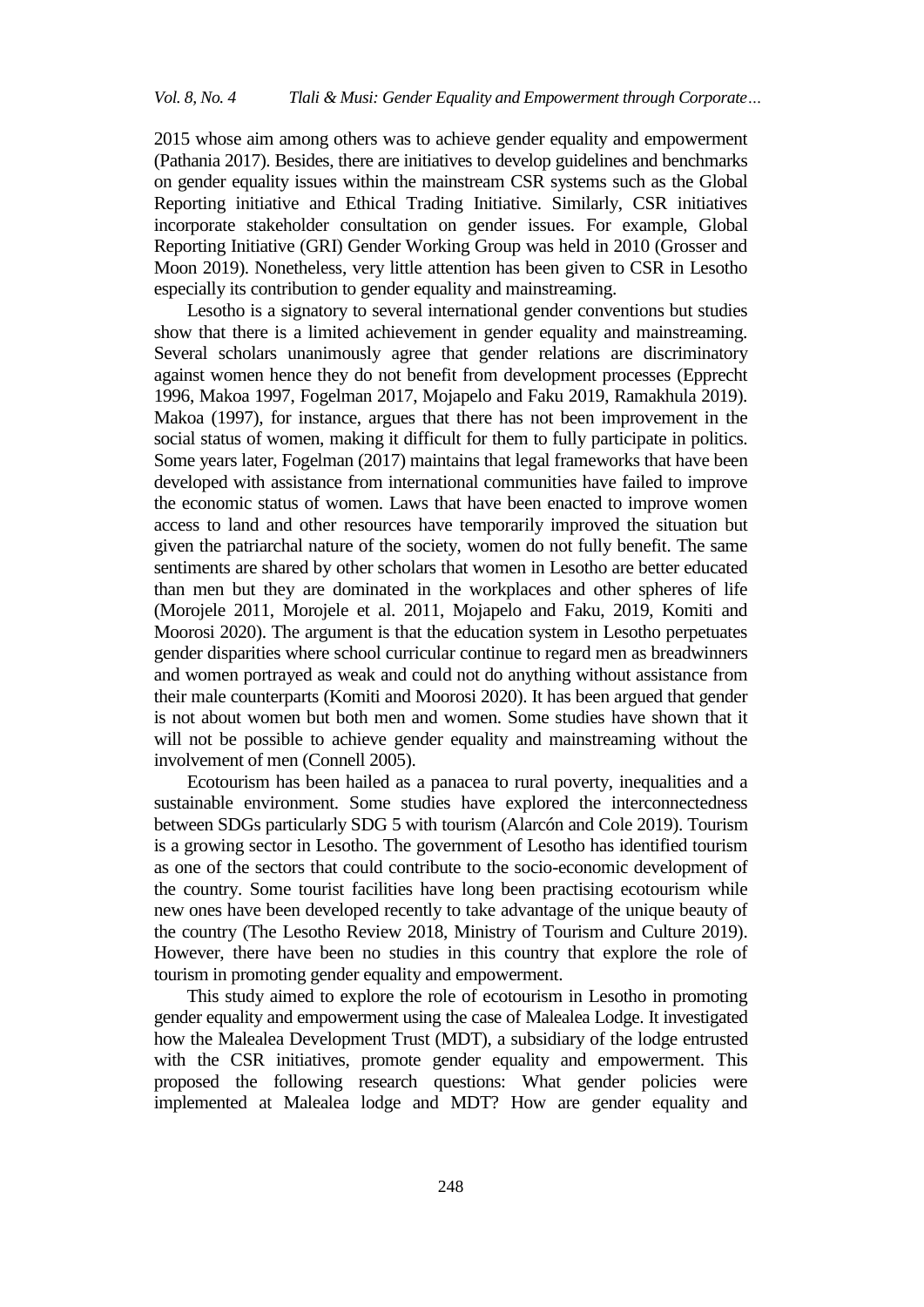empowerment being promoted at Malealea lodge and MDT? What were the effects of the CSR initiatives on gender equality and empowerment? The study interviewed the management of the lodge, MDT and beneficiaries of the CSR initiates. This study used thematic analysis to present the findings. This paper is divided into the following section: firstly, following this introduction, it presents a brief profile of the study area. Secondly, it presents the literature review that covers the main variables of the study: corporate social responsibility, ecotourism and gender issues; thirdly, the paper presents the methodology and methods adopted for this study. The last sections present the discussion and draws conclusions and recommendations in that order.

#### **Case Study** – **Malealea Lodge and MDT**

Malealea Lodge is situated approximately 60km south of Maseru, the capital city of Lesotho, in Southern Africa and completely surrounded by the Republic of South Africa (see Figure 1 in Appendix). The initial major attraction to the area was the pony trekking that was managed and controlled through an informal agreement between the Pony-trekking Association and the Malealea Lodge. The treks could be taken as a short day or overnight trek traversing through the Lesotho highlands via places of interest such as Ribaneng, Ketane and Maletsunyane Falls (Mohasi 1999, Mearns 2012). The activities at the lodge have since grown to accommodate more and more community-based ecotourism ventures. They include a village tour, village homestay, Sangoma/traditional herbalist appointment, visit to Musi"s reclamation donga- a Revolutionary Conservation in Action, Pony treks, hiking and mountain bikes (The Lesotho Review 2018).

The history of the present vibrant ecotourism activities at Malealea lodge can be traced back to a local store in the area of Matelile, in the southern part of Lesotho (Mohasi 1999, Mearns 2012). The government of Lesotho through the Lesotho National Tourism Office realized in 1973 that a manager of Frasers store in the area of Matelile owned a lodge at the place called Ha Qaba. He had three horses that were used for trekking to entertain visitors. The activity grew over time culminating in the formation of a Farmer"s Community Pony Trekking association in 1988 (Mohasi 1999). It is reported that the Qaba lodge was later overwhelmed by the number of tourists during peak seasons resulting in another local trader, Mr Jones, venturing into the business of accommodating tourists in his premises. His lodge was bigger hence accommodated more tourists. Mr Jones established the Malealea Pony Owner"s Association in 1991 which offered pony trekking services for the lodge (Mohasi 1999). Besides, pony trekking, the lodge is engaged in many ecotourism activities that include among other protection of the environment, history and culture. Following the establishment of the Farmer"s Community Pony trekking association at Malealea, most activities decline at ha Qaba resulting to benefits accruing to Malealea community.

The Malealea Lodge and the adjacent community have since become interreliant (Mearns 2012) and the success of the lodge has directly affected the wellbeing of the local community. As a result of the close relationship, the Malealea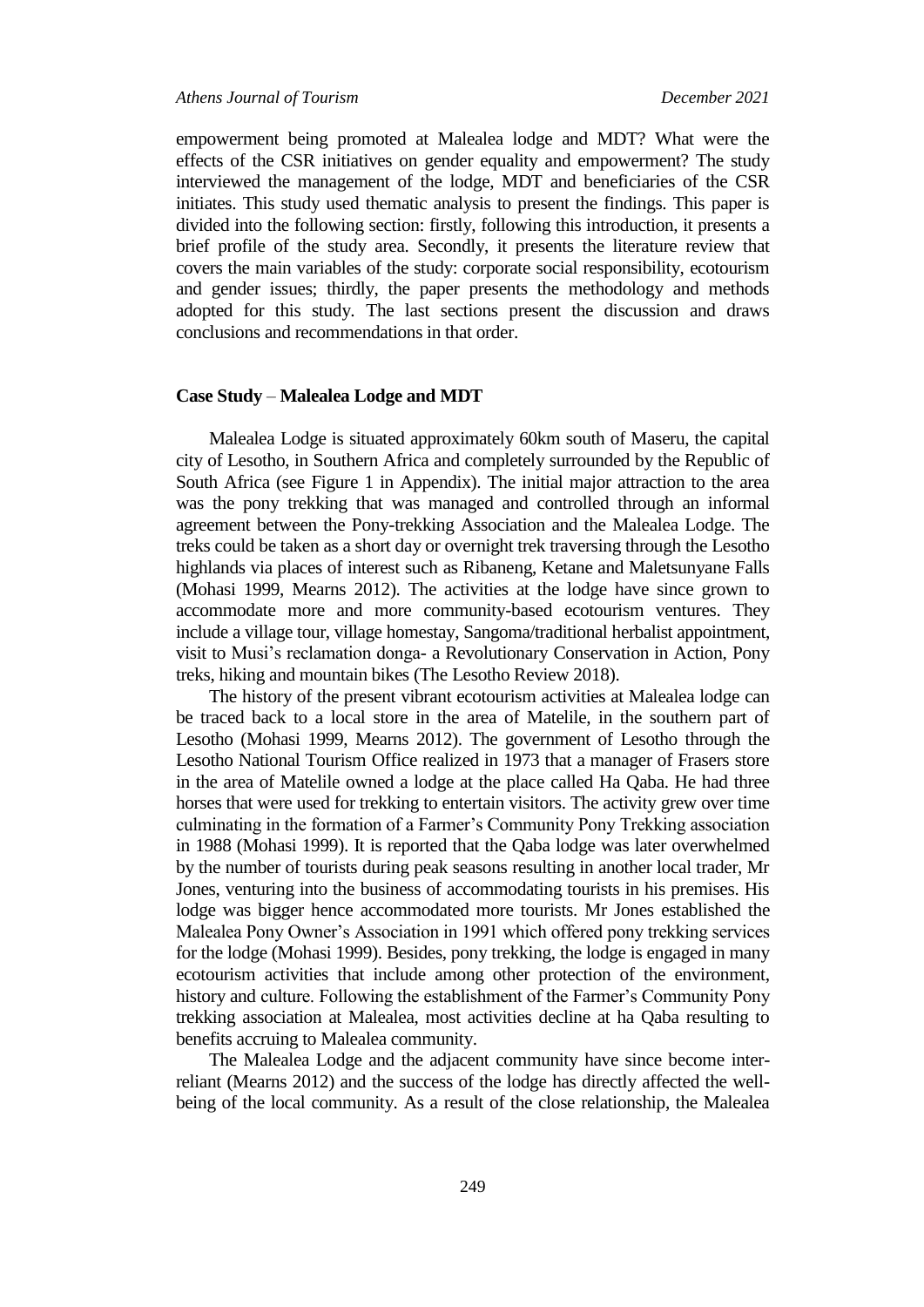Lodge established the Malealea Development Trust (MDT) whose main objective is to "promote and support community empowerment and community participation for the advancement of the quality of life for the members of the Malealea Community" (MDT 2021). MDT was registered in 2002 with the Law office under the deeds office. It was established as a result of tourists" interest in improving the livelihoods of people. Tourists used to work directly with members of the community and the lodge would receive donations on behalf of the community but later the lodge realized that more tourists were contributing to the community and decided to establish the Trust to handle the funds (MDT Director, June 2021). MDT is therefore an entity that manages CSR initiatives of the Lodge and is currently focused on five priority areas on which all projects within the Malealea community are implemented. They are education projects, infrastructure development projects, health and well-being; income generation and selfsufficiency projects (Mearns 2012, MDT 2021).

#### **Literature Review**

## *Corporate Social Responsibility* – *A Concept*

Since Bowen"s book "Social Responsibility of Businessman" (1953), CSR has been a contested concept with no single definition and scholars argue that it is elusive, controversial, ambiguous and liable to various interpretations (Sharma and Kiran 2013, Yin and Jamali 2016). Nonetheless, attempts have been made to define it. It is the responsibility of businesses for their impact on society stating that companies should take full responsibility for their negative impact on the community and environment. Carroll has been one of the scholars who presented a comprehensive definition of CSR beginning with the 1979 definition which was modified several times (Carroll 1991, 1999, Carroll and Shabana 2010). It presented a four-dimensional model of CSR that takes into account economic, legal, ethical and discretionary (philanthropic) aspects of business performance. The 1979 pyramid model presents the economic category as the base on which all other aspects were premised (Carroll 1991). It states that business should not consider the categories as hierarchical, sequentially fulfil them, but each should be fulfilled at all times (Carroll 1999).

The concept of CSR though originated with the business, it has been infused in other areas including gender studies. It has been debated in studies focusing on gender mainstreaming (Grosser and Moon 2005, 2008, Lee and Parpart 2018, Ozkazanc-Pan 2018). Some of the studies maintain that there is a relationship between CSR and gender (Karam and Jamali 2017). Some of them pose that gender equality should be considered as one of the objectives of CSR. Other studies focus on evaluating CSR on gender mainstreaming at various levels of society including workplace equality (Grosser and Moon 2005, 2008). It is argued that CSR makes good business sense by improving business outcomes such as risk management, corporate and brand reputation, and the recruitment and retention of employees, and having a gender-inclusive leadership at workplaces account for sustainable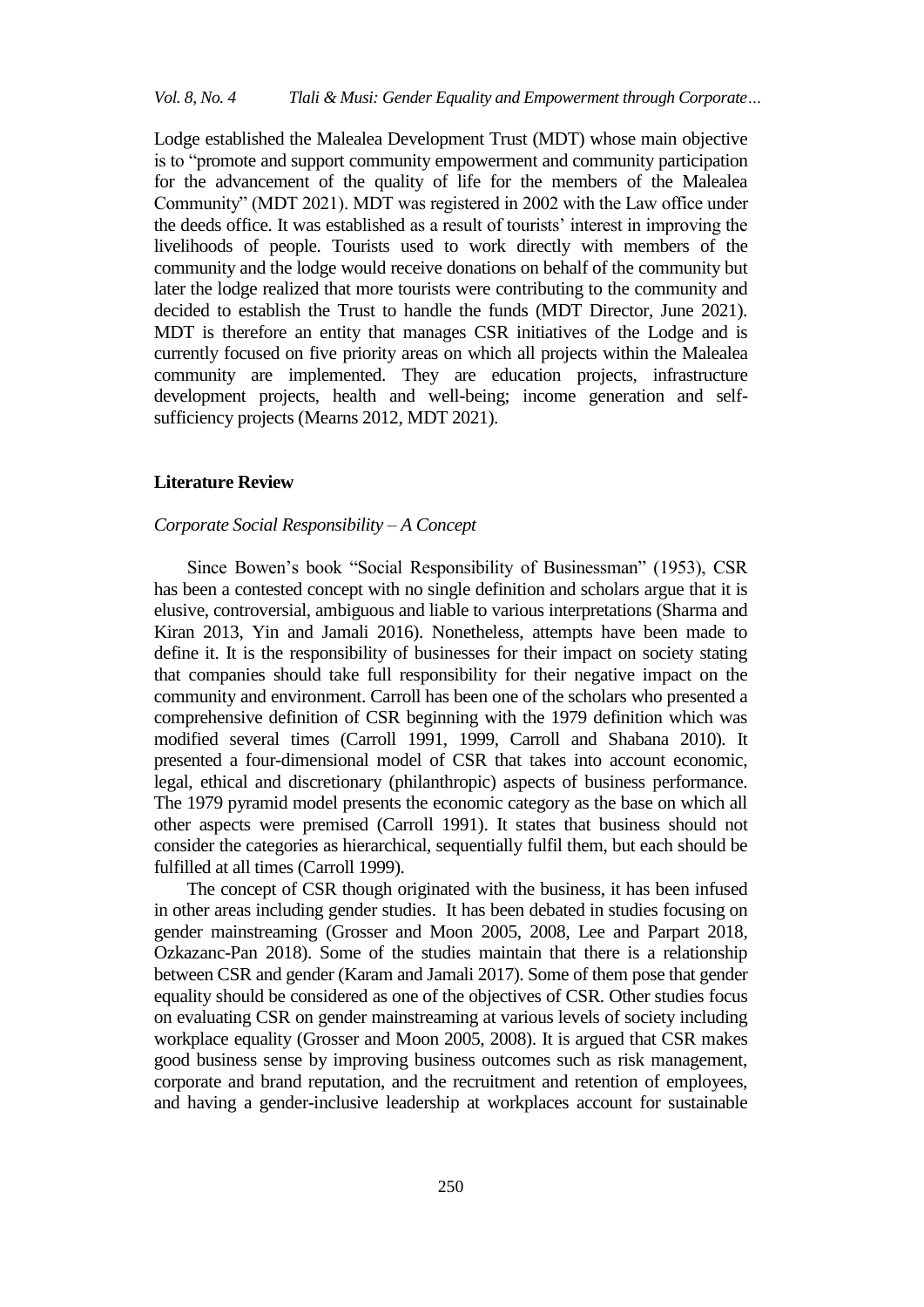benefits to both companies and the society (Soares et al. 2020). Kaur (2013) argues that women are often deprived of their fundamental rights, given low paid subsidiary jobs and are barred from the decision making process in the economy. However, CSR plays a pivotal role in the creation of gender equality at workplaces as equality and diversity are its main pillars. Kaur (2013) accounts that companies that incorporate gender equality within their CSR initiatives have seen fruitful results.

Grosser and Moon (2019) are of the view that although CSR addresses gender issues, the feminist theory is rarely explored in the CSR literature. They argue that this omission becomes a limit in this field. Their study seeks to address this gap by reviewing the developments in feminist organisation theory and mapping their relevance and importance to CSR. In studies relating to mining and gender, it has been observed that parts of the mining industry are beginning to foreground gender issues in community relations but it has further been observed that the present practice is far behind international practices (Kemp and Keenan 2010). McGuiness et al. (2017) and Rao and Tilt (2020) explored the role played by gender and foreign ownership in the CSR performance of Chinese firms. Their findings are that there is an increase in the number of Chinese firms which attract female board members. They attest that the greater the gender balance in top management, the stronger the CSR performance. However, some studies have shown that since the Beijing Platform gender policies have witnessed limited success. Gender mainstreaming policies were put in place but implementation remained inconsistent or faced with many obstacles (Vlassoff and Moreno 2002, Moser and Moser 2005, Kali 2018).

#### *Corporate Social Responsibility and Empowerment*

Gender and CSR have been debated in other fields. Gender in agriculture is an important field where CSR contributions are studied. Agriculture accounts for 14 percent of Africa"s GDP and 60 percent of its employment (African Development Report 2015). The agricultural and tourism sectors go hand in hand (Uduji and Okolo-Obasi 2019). The Africa Competitiveness Report (2017) confirms that women in rural areas can contribute to agriculture-related tourism product diversification because of their strong community ties and their traditional farming skills. However, they account that there is a very low agricultural production for females compared to their male counterparts suggesting that the shortfall is caused by women"s lack of access to agricultural land and inputs. As a result, Uduji et al. (2019) assessed the contribution multinational oil companies" CSR initiatives in Nigeria had on rural women on their access to modern agricultural inputs. Their study revealed that indeed there was a rise in agricultural production however gender inequality was still prevalent.

Apart from limited access to agricultural land and technologies, women are not empowered to take part in agricultural activities. Uduji et al. (2020) seek to examine the impact CSR initiatives of multinational oil companies had on rural women empowerment in strengthening the linkages in agriculture-related tourism in Niger Delta. The study concluded after 800 women were interviewed that rural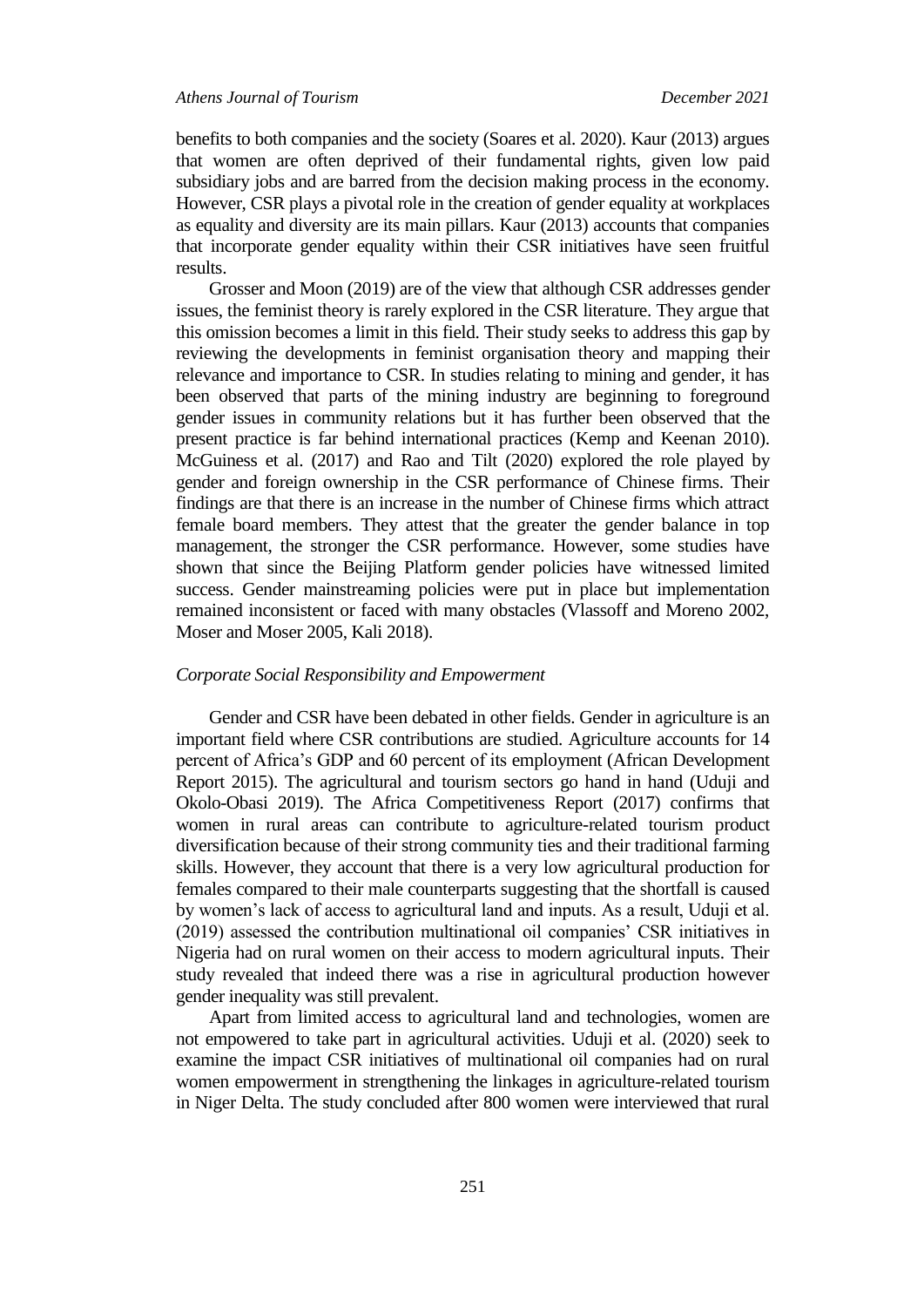women hardly take part in the global memorandum of understanding interventions in agro-tourism value chain projects because of culture and norms prevalent in rural communities. This exclusion results in rural women not being able to partake in the economic benefits of tourism compared to males.

Therefore, several studies have maintained that there is a need for women empowerment which would end gender disparities (Pimpa and Phouxay 2017). Empowerment is a process that helps people, organisations or groups that are powerless with awareness of power dynamics at work in their lives, develops skills and capacity of gaining control over their lives, take control of their lives without infringing on others and support the empowerment of other members of the community (Rowlands 1995). Therefore, women empowerment through CSR has been a contested issue (McCarthy 2017). On the one hand, some studies argue that women empowerment would mean that women earn a better income learn new skills and gain confidence and autonomy. On the other hand, some studies are critical about the role of CSR in empowering women arguing that this is impossible within the capitalist system which recently has dominated the field of CSR with patriarchal tendencies that perpetuate women domination (McCarthy 2017). The argument states that though CSR could create employment for women, they continue to with the burden of a triple shift of paid work, housework and care work. Hence gender equality and women empowerment are unlikely to be achieved. It is further argued that within the value chain women are abused (McCarthy 2017).

Some studies have argued that gender equality and women empowerment would hardly bear fruits without the involvement of men because they are the gatekeepers (Connell 2005, Cornwall et al. 2011, van Huis and Leek 2020, Monneuse 2020). Monneuse (2020) argues that the involvement of men in women"s networks has the potential to change men from being gatekeepers to gate-openers. Men have been hailed for their transformative role in gender equality processes. As a result, it is argued that men just like women should be part of strategies that empower women (Connell 2005). However, some studies are sceptical about men's involvement in gender equality and women empowerment arguing that they are likely to stifle all effort for their benefit (Winther et al. 2019).

## *Ecotourism and Gender Equality*

Tourism especially ecotourism has been widely debated and promoted for promoting gender equality and women empowerment (Das and Chatterjee 2015, McComb and Boluk 2017, Tseng et al. 2019, Snyman 2017, Wondirad and King 2020). McComb and Boluk (2017) postulate that tourism has been pursued by governments as a means to develop rural areas and that the stakeholders" participation can result in a significant contribution to the rural tourist destinations. Manaf et al. (2018) studied the role played by CSR in rural tourism in terms of its effects on the socio-economic disparities between the rural and the urban areas. Their argument is in line with McComb and Boluk (2017) who argue that the involvement of the stakeholders is a very important tool in addressing specific factors (poor infrastructure, inadequate services, lack of accessibility and lack of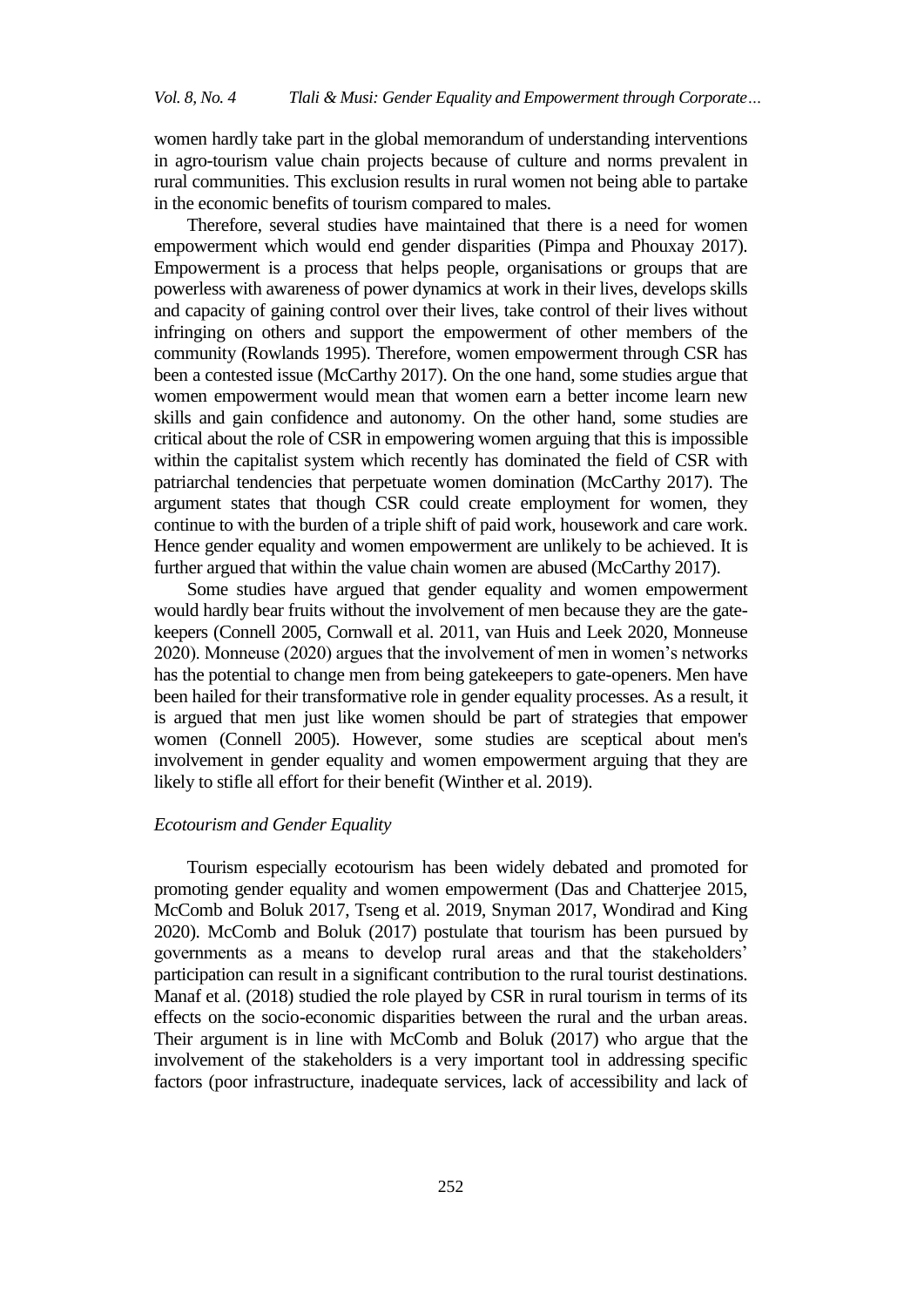appropriate knowledge and skills as well as unclear destination image) that inhibit the smooth running of the rural tourist facilities.

According to Davison et al. (2005), rural tourist facilities seek to contribute to the local society through CSR initiatives. As a result, some social problems such as poverty and environmental degradation will be improved. This can be attributed to the rise of CSR that more and more businesses have begun to realize that they have a role to play in addressing social problems while still running a profitable business. Zeng and Wang (2019) affirm that CSR does not only contribute to society but also has a considerable role in the reputation and public perception of the business. Wang (2014) reveals that when it comes to rural tourism CSR initiatives, strategies and behavioural choices are closely related to the positive responses of the tourists resulting in customer commitment and loyalty. Henderson (2007) is of the view that the characteristics of tourism add an extra dimension to CSR. Henderson regards society as part of the product and rural companies have perspicacious obligations and responsibilities regarding the places in which they are selling, making them more sensitive to the adoption of CSR and better tourism management because of the consumer tastes and environmental movements

Zeng and Wang (2019) acknowledge the important role played by rural tourist facilities through their CSR initiatives in enhancing the empowerment of women in rural areas. They indicate that to achieve poverty reduction especially through tourism it is pivotal to boost and empower disadvantaged groups in the society like women, orphans and people living with HIV and CSR will play an important role in this regard. In the same manner, Snyman (2017) has found that in Southern Africa the private sector has an important role to play in local socio-economic development concerning employment creation, skills training and development as well as philanthropic development projects. Other studies maintain that ecotourism activities lead to additional income-generating activities as the main or side jobs (Fistiningrum and Harini 2021), it involves natural resource conservation, cultural preservation and livelihood improvement that helps women among others to generate income (Teshome et al. 2020) and that ecotourism can offer the highest salaries in formal employment, encourage residents to sell their agricultural produce and enabling commercial agriculture to improve its income-generating activities while protecting, preserving and managing the natural environment (Chirenje 2017).

Ecotourism is not without critics attacking it on basis of its label and arguing that it is fuzzy, the meaning of the label "eco" is not clear (English 2002). As a result, it is blamed for "green-washing" to lure unsuspecting tourists who want to enjoy "green" choices. Some scholars equate it with an oxymoron, a figure of speech that juxtaposes seemingly contradictory concepts such as "an open secret" (Wilcox 2015). It is argued that in the case of ecotourism, two contradictory concepts "eco" and "tourism" are juxtaposed, suggesting that there is nothing ecological about tourism. They argue that tourism is anti-ecology (Wallace and Russell 2004, Hartman and Cavaliere 2009). Ecotourism is blamed for the inevitable cost of revealing nature's secrets, that is, it has a potentially negative impact on the environment in the areas of energy, water, sewage, food, waste (organic and inorganic), over the capacity of tourists and logistic (English 2002).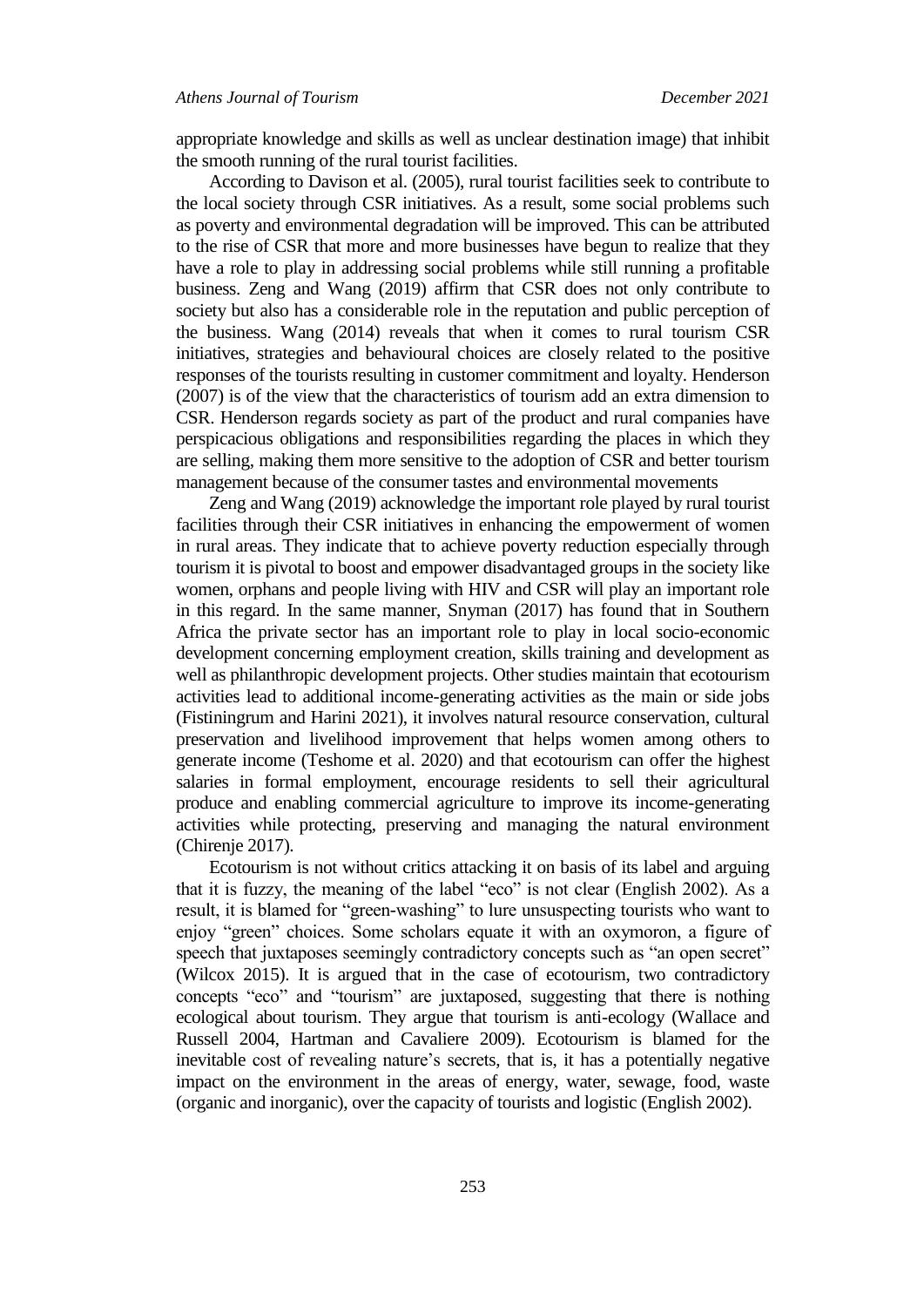Ecotourism is considered a paradise but critics argue that paradise will fall when something goes wrong. It can harm the socio-economic and political life of the local communities in the sense of negatively affecting the flora and fauna, lead to political corruption, offshore banking and drug trafficking (English 2002, Wallace and Russell 2004). Several studies in Southern Africa and other parts of the world have demonstrated that ecotourism could lead to enclave development in which local communities are excluded from the benefits. It is argued that the poor especially women, children and other vulnerable groups in the community are excluded (Mbaiwa and Stronz 2010, Mbaiwa and Hambira 2019). Some studies argue that it leads to the overharvesting of fishery resources, negatively impacting income-generating activities for local people and women in particular (Cusack et al. 2021).

There is also literature that demonstrates that tourism is limited in improving rural livelihoods because it is a sensitive industry easily affected by epidemics and disasters. Some of these studies have documented the impact of the earlier epidemic such as Ebola and SARS and the present COVID-19 arguing that tourism, in general, has been pushed to its limits (McKercher and Chon 2004, Chen et al. 2007, Mizrachi and Fuchs 2016, Maphanga and Henama 2019).

The government of Lesotho has identified tourism as one of those sectors that lead to socio-economic development (Yiu et al. 2015, Ministry of Tourism and Culture 2019). In 2012 tourism in this country was worth \$152.3 million, almost 7% of the country"s economy. It was projected that the industry would grow by 4.4% in value during the period 2013-2022 (World Economic Forum 2013). It was already employing 34,000 locals representing 6% of the workforce. There have been new developments in Lesotho"s tourism sector with the establishment of Afriski, an eco-tourism resort that depends on snowfall in Lesotho and one of the two of the type in the southern region. However, the potential of rural tourism has not been explored in this country on its contribution to gender equality and empowerment. Studies have focused on its vulnerability to disasters (Stockigt et al. 2019), local community participation (Thetsane 2019) and Livelihood strategy (Makwindi and Ndlovu 2021) without necessarily focusing on gender relations.

## **Methodology and Process**

A qualitative exploratory study design was used to explore the perceptions of the management and beneficiaries of Malealea Development Trust concerning the contribution of the MDT"s CSR initiatives in promoting gender equality and empowerment. Using purposive sampling techniques, the management of Malealea Lodge, MDT"s employees and the beneficiaries of some of the MDT CSR projects were selected. The study spanned over six months collecting data from January to June 2021. The sample size was decided upon reaching data saturation that produced sufficient in-depth information. All in all six employees of the lodges/ MDT and four focus groups formed part of the sample. For confidentiality, the participants were labelled P1, P2 and so on while participants from the focused group discussion were labelled P1FG1, P4FG2 to represent individual participants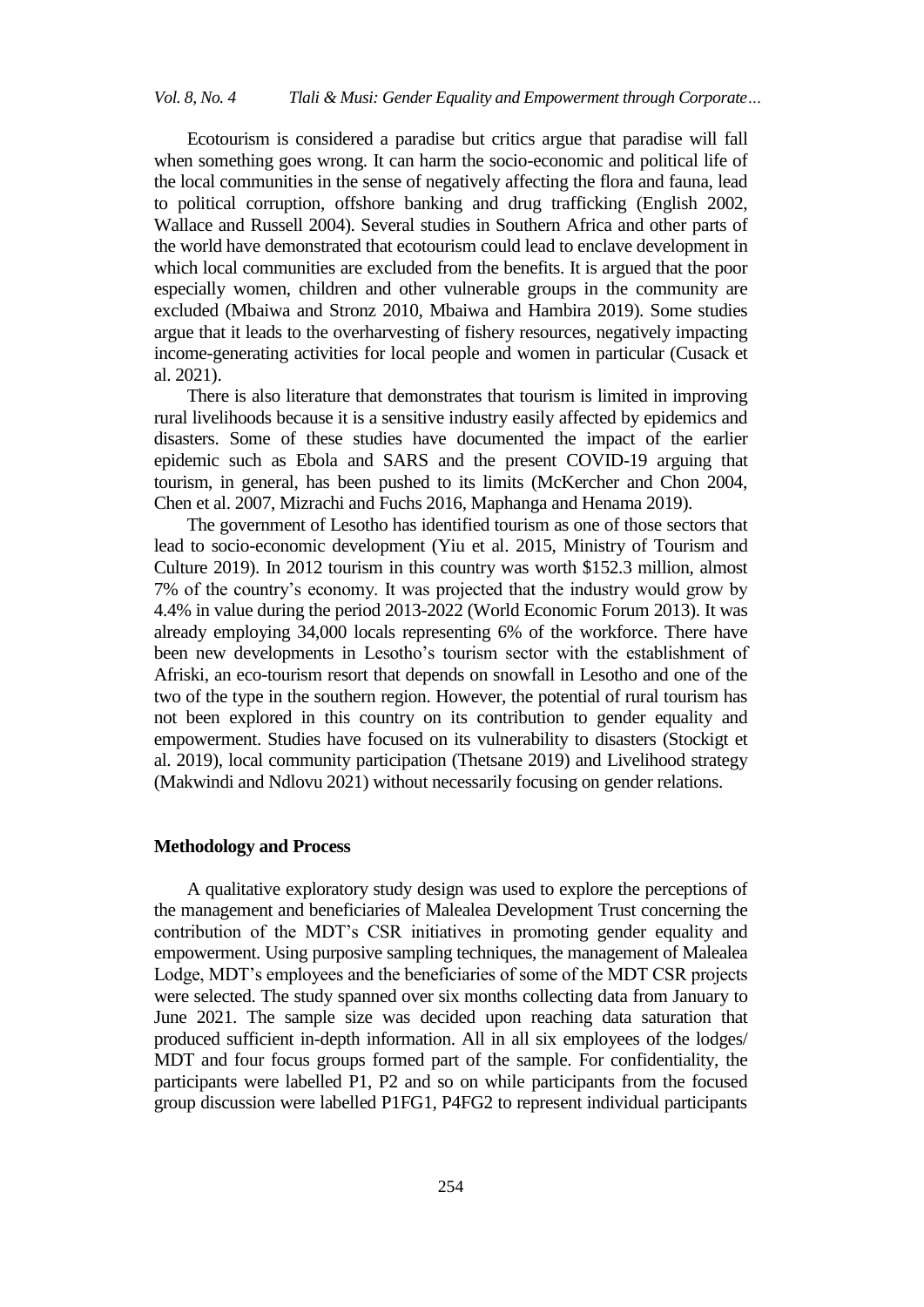#### *Athens Journal of Tourism December 2021*

in different focus groups. The focus group discussion with a maximum of eight members was held with pony trekking members, hiking guides, HIV and AIDS support group, key-hole gardeners and a men"s-only group. The support group was divided into two groups because it was bigger than all other group resulting in a total of six focused groups and forty-eight participants. Table 1 presents the participants for the in-depth interviews represented by the codes assigned to each, description of their duties and other socio-demographic information.

| <b>Participants</b> | Duty              | Age       | <b>Sex</b>  | <b>Highest Education</b> |
|---------------------|-------------------|-----------|-------------|--------------------------|
| P <sub>1</sub>      | Director MDT      | 56-65     | M           | Master's degree          |
| P2                  | Finance admin     | $31-40$   | F           | Diploma                  |
| P <sub>3</sub>      | Field work        | $31-40$   | $\mathbf F$ | Senior secondary         |
| P4                  | Field work        | $41 - 50$ | M           | Junior secondary         |
| P <sub>5</sub>      | Computer trainer  | $21-30$   | M           | Diploma                  |
| P <sub>6</sub>      | Teacher preschool | $41 - 50$ | F           | Junior secondary         |
| P7                  | Manage lodge      | $31-40$   | M           | Diploma                  |
| P <sub>6</sub>      | Social worker     | $41 - 50$ | F           | Senior secondary         |

**Table 1.** *Demographic Profile of the Participants*

The Dean of the Faculty of Humanities granted permission to conduct the study because the university does not have an ethical review board. A rapport was built with the participants especially the chief (traditional leader), management of the lodge and MDT who in turn approved access to the rest of the staff and beneficiaries. The research purpose and authors' information were fully disclosed then consent was secured for face to face individual in-depth interviews, group discussions and audio recording. The language convenient to the participants was used. The interviews and discussion were transcribed and translated verbatim to the English language before data analysis.

The rigour of the study was ensured by adhering to reliability and validity as they apply to qualitative studies. The credibility of the study was maintained through triangulation that led to a collection of data from multiple sources, at different times and on many sites (Korstjens and Moser 2018). The trustworthiness of findings in qualitative research is normally assured through dependability (Yin 2003, Cohen et al. 2011). Therefore, the researcher increased dependability through a detailed description of how data were collected, how categories were formed, and how decisions were reached throughout the entire study inquiry (Ghafouri and Afoghi 2016). Transferability is achieved when the findings obtained in a study could be easily applied in other settings and contexts which is referred to as the external validity of the findings (Mandal 2018). To achieve transferability, the researcher should provide a detailed setting and context of a study. In this study, the setting and context of the Malealea Lodge and its MDT CSR projects were provided as detailed on the section labelled – The study Case: Malealea and MDT.

In qualitative research, conformability refers to the objectivity of the study during data collection and data analysis. To ensure conformability, there is a need to obtain congruence between two or more independent persons about the accuracy, relevance and meaning of the data. Conformability does not deal only with data collection and analysis but with the whole quality of the research. As a result,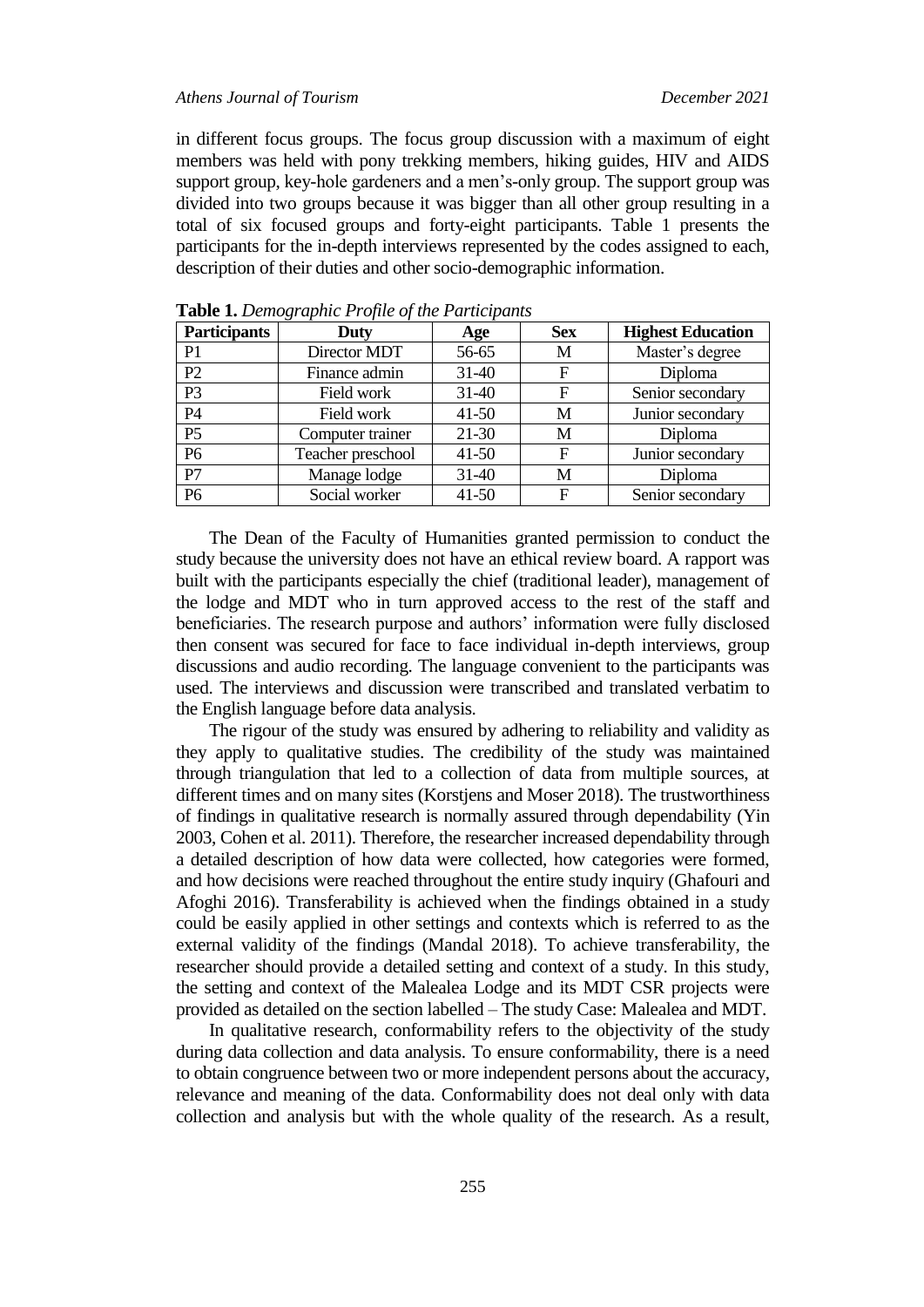analysis of the methodology used in the study was emphasized by the researchers to establish conformability (Mandal 2018). In this study, conformability was achieved through the assessment of the accuracy, relevance and meaning of the data through engaging other experts in the department of Development studies specializing in rural development and CSR to check the data.

The digitally recorded data from the interviews and focus group discussion were transcribed into a word document. The Atlas.ti version 8.0 was used to organize and develop initial codes and categories based on the research questions of the study. Thematic, instead of content analysis, was used because it is the most common method for descriptive qualitative projects (Patton and Cochran 2002). Unlike content analysis which examines who says what, to whom, and with what effect, counting the frequencies of what was said, thematic analysis emphasises, pinpoints, identifies and records patterns or themes within the data (Vaismoradi et al. 2013, Kleinhans 2018). Patton and Cochran (2002) and Vaismoradi et al. (2013) clarify that with thematic analysis, all the data is inspected to spot the common issues that recur and identify the main themes that summarise all the views that have been collected.

In the present study, data were coded for classification into predefined subcategories, categories and overall themes. The thematic analysis involves a 'bottom-up approach" where the lowest level consists of descriptive codes that are applied directly to data. The second level involves gathering similar codes into more conceptual categories. The categories were then summarised into a limited number of interpretive themes, usually 3-5 of them (Vaismoradi et al. 2013). In line with Nowell et al. (2017), the study followed the Consolidated Criteria for Reporting Qualitative Research (COREQ) to ensure transparency that details the methods used to achieve the findings. A combination of shorter quotes within the narrative and longer block quotes were included in the reports and all the quotes were given a unique identifier to demonstrate that variegated participants were represented across the results.

#### **Results and Discussion**

## *Analysis of Transcripts and Generation of Themes*

The analysis of the transcripts identified 8 codes which were later collapsed into three main themes:

- Policy The transcripts suggested a lack of policy or described the way the work was done at Malealea lodge and MDT suggesting a lack of policy.
- Projects These transcripts describe different projects suggesting the involvement of women and the lack of men"s participation.
- $\bullet$  Attitude The transcripts describing the attitude of men and how they were encouraged to change.
- Issues These transcripts described gender issues in the community and among the beneficiaries of the CSR initiatives and how they were handled.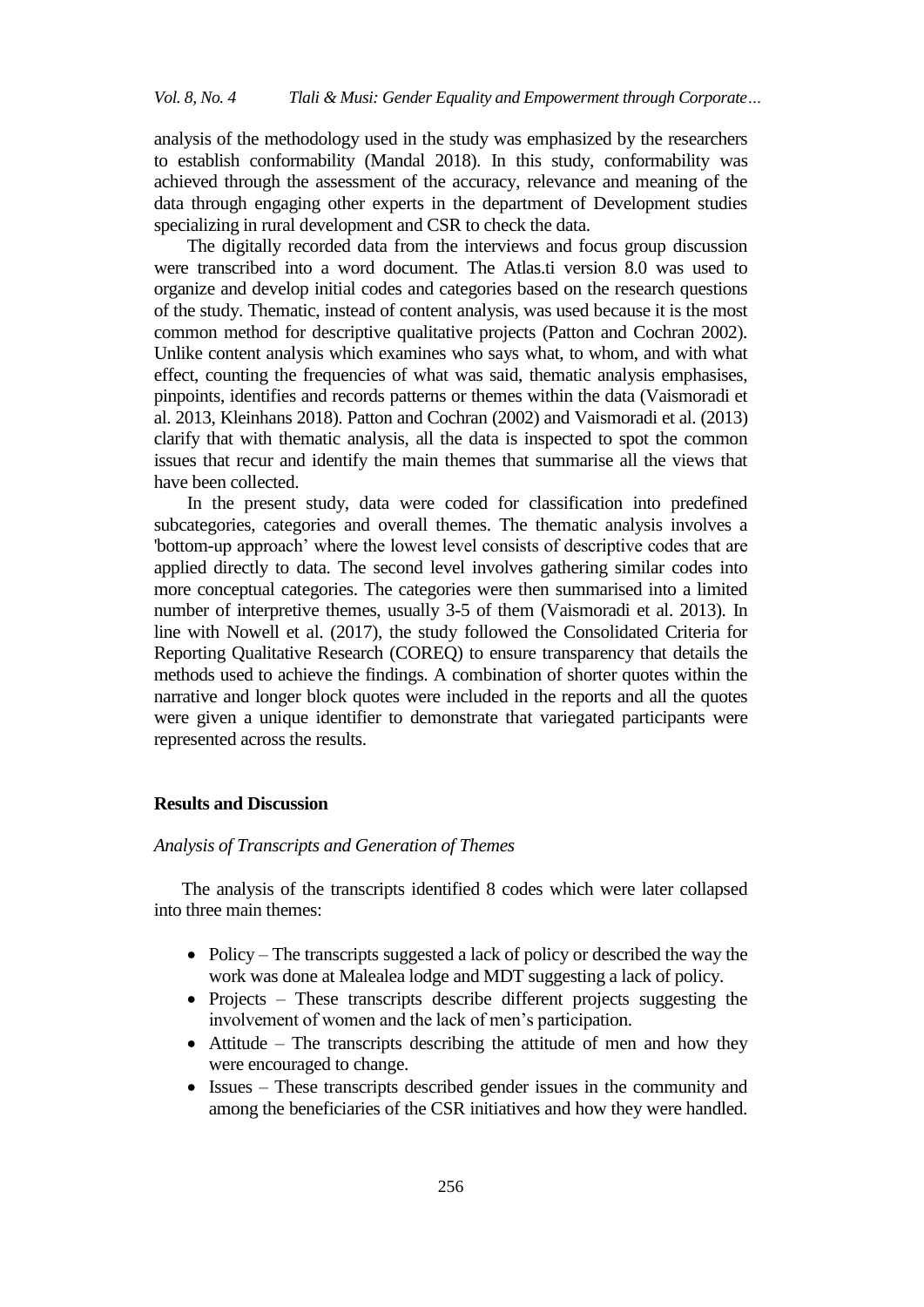They were violence, child marriage, and men's reluctance to mix with women and refusal to take medication.

- Women needs Transcripts describe how women needs were catered for in different CSR projects and individual activities
- Self-employment These transcripts described self-employment activities and income-generating activities initiated by MDT CSR and individual beneficiaries.
- Abilities/capabilities These were codes that describe the abilities and capabilities of the participants suggesting an empowering effect of MDT's CSR initiatives.
- Training These were the transcripts that described the role of training for men and women and its empowering effect.

After the codes were identified, the following three main themes evolved: "lack of formal gender policy"; "informal knowledge and implementing gender issues"; and "empowerment". A detailed description and explanation of these themes are presented hereafter.

#### *Lack of Formal Gender Policy*

The present study sought to assess the effect of CSR initiatives on gender relations and the analysis of the various transcripts revealed that MDT did not have a formal policy though gender issues were addressed at various levels. Participants 1 and 2 elaborated that the Trust did not have a gender policy. Participant 1 explained that it was by coincidence that employees of the Trust were 50% females and 50% males. "We just employ eligible people without considering whether they are males or females". He further explained that beneficiaries were not considered based on their gender. He summarised how the Trust works thus "We do not have a gender policy; our mandate is to give help where it is needed without necessarily putting gender into consideration" (P1). Participants from the lodge shared the same sentiments and explained that in the lodge there were more female than male employees. This was the result of the nature of the job not because there was a specific policy followed.

All other participants stated that the Malealea lodge and MDT did not have an official policy on gender. They explained that when they went out to the beneficiaries, they did not follow any specific policy. "We base ourselves on the needs of the communities without following any gender policy. For instance, we help old people regardless of whether they are males or females" (P8). In the same manner, another participant said "We enroll anyone who needs to acquire computer skills whether they are males, females, or school children without considering whether they are boys or girls" (P5).

The different focus group discussions revealed that there was no official gender policy that they were following. Most participants in the focus group discussion with the support group explained that they were all females in the group not because they were using any formal policy. "We have only one male in our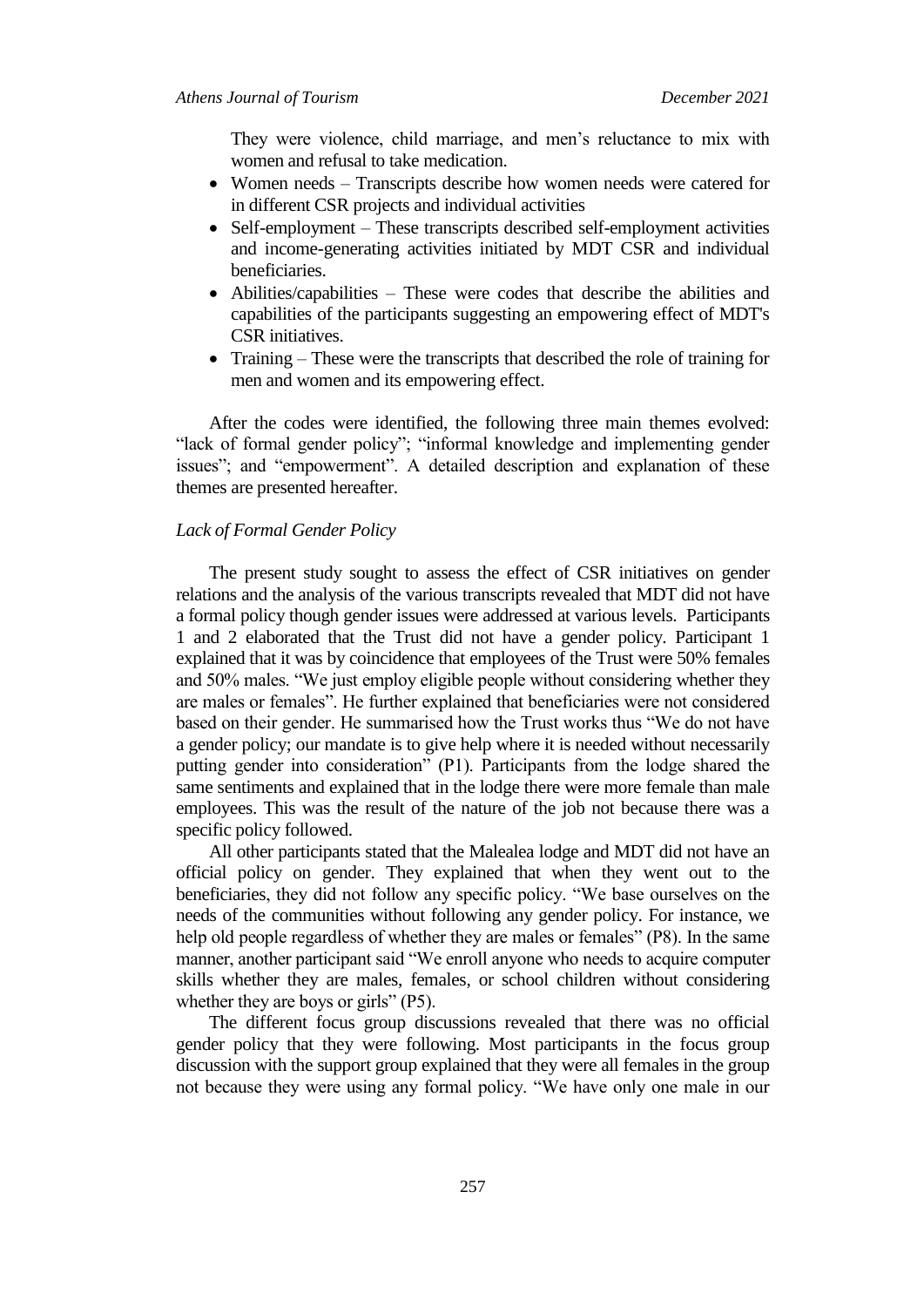group not because there is a policy that men should not join. We encourage anyone to join but men in this community are reluctant to join support groups" (P4FG1).

The participants in the other focus group discussions explained that there were more men in their groups because of the nature of their job. "Hiking is a tough job. It needs one to travel in dangerous place overnight hence females may fear it" (P1FG2). Some indicated that the tourist centre was in the rural areas and traditional norms prevailed. "Few women participate in pony trekking. Horses belong to men hence there are many men in this group" (P5FG4). Therefore, the findings were suggesting that different groups consisted of more males or females not because there was a policy to that effect but depending of the nature of activities being done.

#### *Informal Knowledge and Implementing Gender Issues*

Despite the apparent lack of a formal gender policy, the data revealed that the Trust and majority of beneficiaries believed that MDT"s CSR was addressing many gender issues and there were informal discussions about gender issues. In recognition that men do not participate in many activities, the Trust established a Men"s-Only Group that addressed their issues such as failure to attend to health problems and as they related with their partners. One participant who was responsible for this group of beneficiaries explained thus:

"This is where men are grouped together to share experiences and offer support to one another because we are aware that men are not able to share their grievances, they find it hard to go to health centres when they are sick, they bottle up things which results in them not being able to get the necessary help. The other aim in the Men"s Only Group is the fight against child marriage." (P1FG4)

A participant who was working with the local community on various development projects, explained that during the work they normally discussed gender issues that relate to men"s relationships with their spouses, HIV and AIDS as well as other issues of concern within the community. He elaborated in this manner:

"The community here is rural and the main challenges are early marriages that involve underage children, violence perpetrated against women and children, refusal of men to deal with sexually transmitted diseases. The Men"s-Only Group discusses these concerns and we encourage them to spread the message in their villages. Men in our group seem to understand these issues. They help us spread the message in the village though it was not easy given the area we live (rural area with strong cultural beliefs)." (P4)

The participant explained that the initiatives were not based on an official policy from the MDT but he volunteered to form the men"s-only group following his observation concerning challenges facing men as a group in his community. He explained that the MDT did not object to his initiatives instead he got encouragement.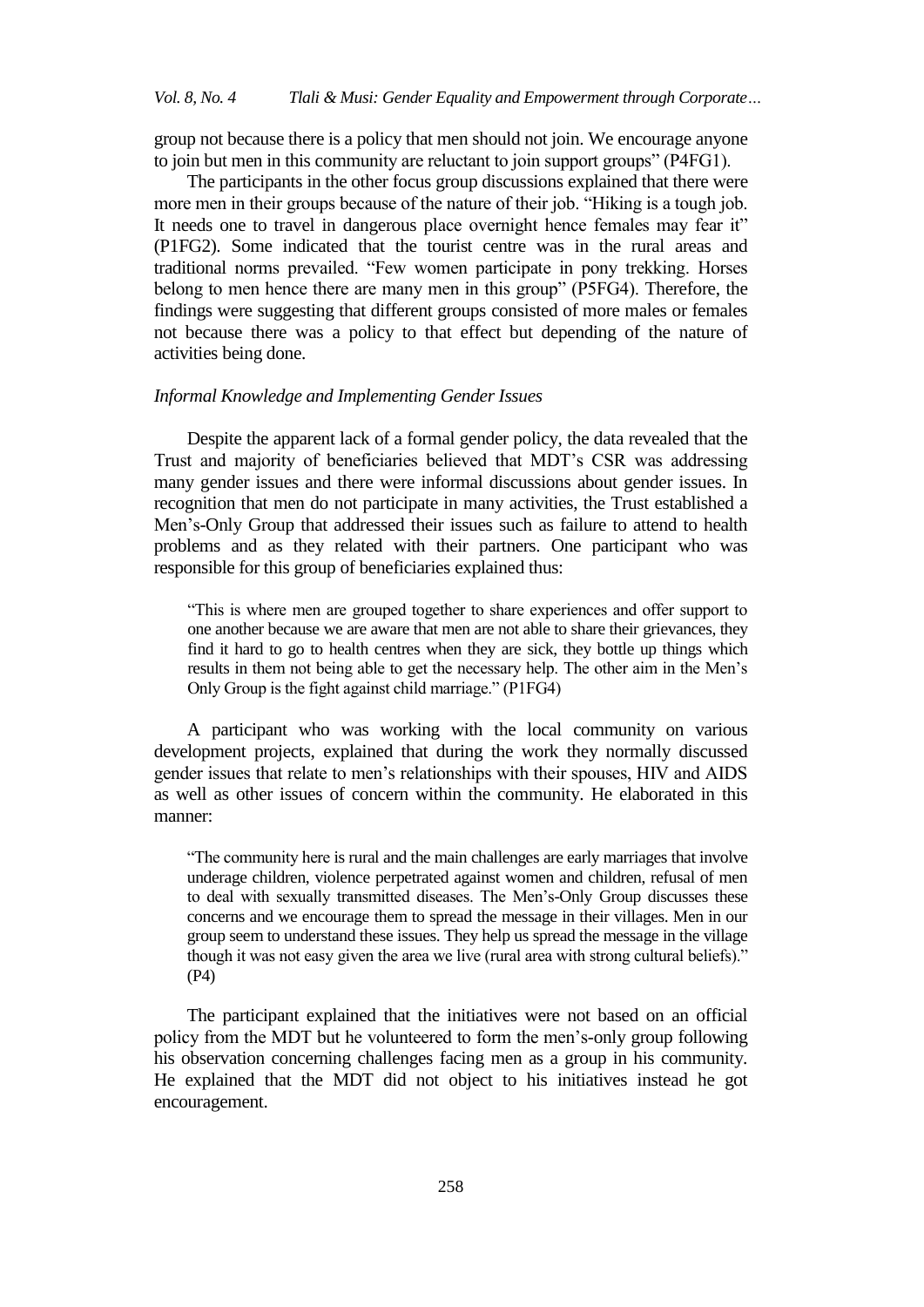## *Athens Journal of Tourism December 2021*

Women and girls are normally disadvantaged regarding health, skills and they lack knowledge concerning their rights. CSR activities at MDT address these issues. One of the Participants elaborated how MDT addressed these issues. She explained that the Trust had established a group of young women and girls to equip them with knowledge about their rights and skills such as dressmaking and catering. Besides, participants from the hiking guides explained that on their own accord, they address issues that affect both males and females.

"When we take tours and it happens that we have females among us, we talk to them about their needs and ensure that they are catered for. We tell our male counterparts that they should be aware that they are travelling with ladies so we should take care of them and their needs." (P3FG2)

This assertion was confirmed by Participant 5 from that group who was a lady who explained that the male hiking guides take care of them and they were not afraid to travel with them. "Before any trip, males talk to us to find out what our needs are. They assure us that we will be safe throughout the journey and indeed we feel safe travelling with them" (P5FG2).

The focus group discussion with the support group revealed that they understand gender issues and impart the same knowledge in the community.

"We use drama to impart knowledge about gender issues. HIV and AIDS is a gender issue. Men refuse to take medication. They blame women for the disease. But following the approaches we use, HIV and AIDS stigma has gone down in this community." (P6FG3)

#### *Empowerment*

Several participants commented on the empowering effects of the CSR initiatives at MDT. This was displayed by the way they handled the challenges imposed by the advent of COVID-19. Both males and females expressed the sense of empowerment demonstrated in three main ways: the ability to form new groups following the loss of employment from the lodges as a result of lack of visitors; ability to mobilise local resources to deal with the pandemic; and the ability generate income for themselves following the decline in international tourists.

"We are a group of 4 males, we have decided to continue with the tour guiding business to sustain our lives. With the money I was getting before COVID-19 I managed to buy all the necessary equipment for touring. I have camping tents, camping chairs and sleeping bags, so I can say we are beginning to be self-employed now." P4FG2)

"We are aware that the lodge does not have visitors anymore because of COVID-19, and the business is not as usual, however, we as horse owners have come together and agreed to continue with the local tours. Several men and women in this village continue with this new endeavour. We have our horses and we maintain them using the skills we learned while working with the lodge." (P6FG1)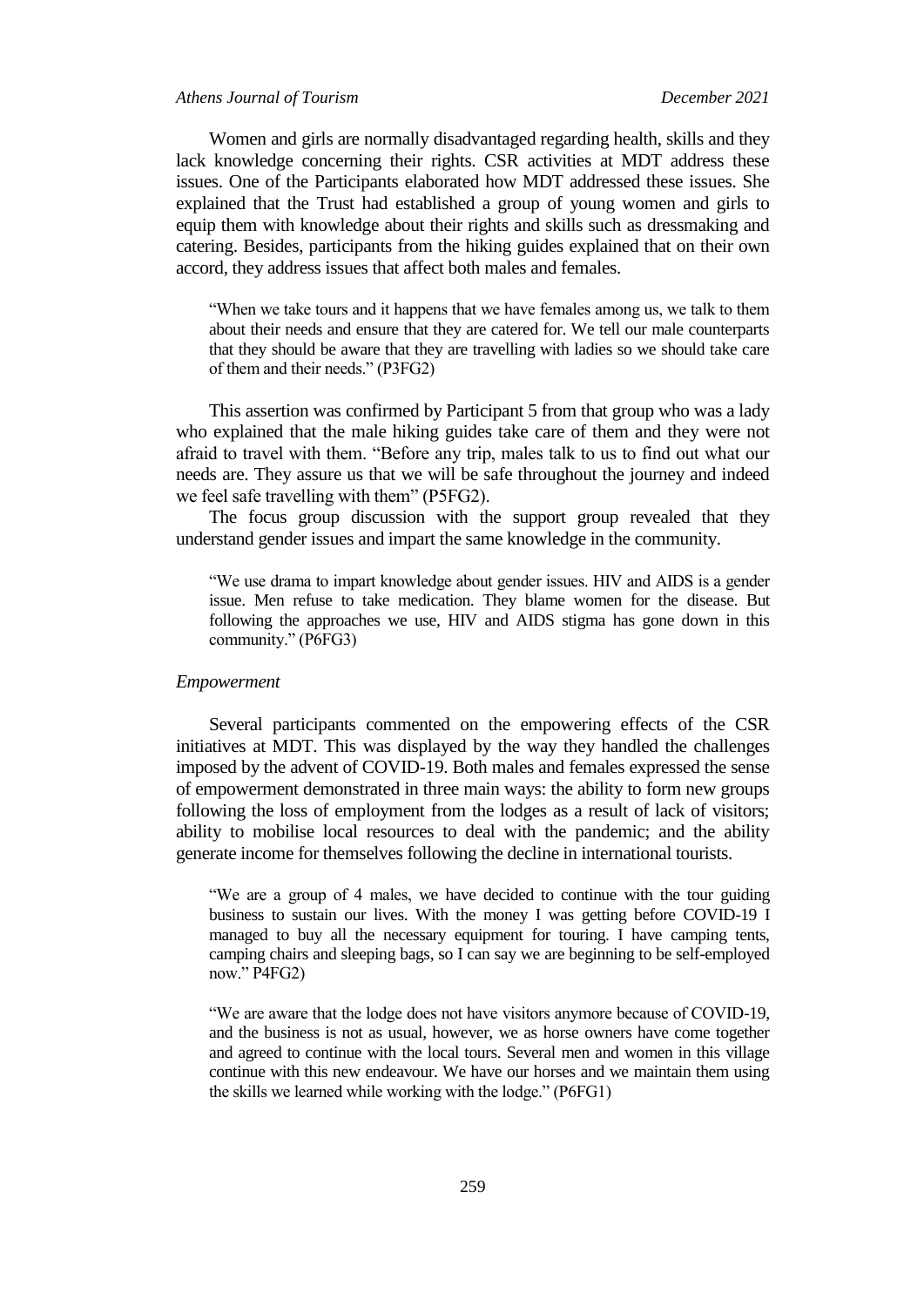Face-to-face interviews revealed that employees of the trust and its beneficiaries felt that the CSR activities had empowered them to deal with the adverse consequences of COVID-19. Participant 5 explained two ways in which CSR initiatives had empowered him with skills. The following excerpt summarized his views:

"Because of my previous experiences working with other pandemics such as HIV and AIDS mobilizing resources, I managed to help the lodge to raise 1.3 million while the original target was to raise five hundred thousand (M500 000) for COVID-19. Concerning the education project that I am leading, especially the computer training component, I used my skills and so far we have signed an agreement with one mobile telephone Company in the country (name withheld). They are going to donate twenty computers and provide a building, training workshop and free data for a year." (P5)

There were several ladies from face-to-face interviews and focus group discussions who acknowledged that CSR activities at MDT had empowered them to participate in production and income-generating activities. Three excerpts suffice to demonstrate empowering effects of MDT:

"MDT trained us on keyhole gardening. We have been successful to feed our children for the whole year. Using the same skills we have extended our production to a larger field outside the family garden. It has been successful. The only problem is that women need fields where we can practice agricultural skills." (P1FG5)

"The activities that have been initiated by the lodge have helped me to sell different items to the visitors. Besides, I have horses that we use for pony trekking. What I am doing has helped me to feed my family for many years now. Because of the activities at the lodge and MDT, I sell artefacts to tourists and I manage to survive. Had it not been because of the activities at MDT we could be suffering." (P7FG2)

"I am now working in this shop. It belongs to my parents but when I lost income from tour guiding, I decided to use my skills to run the shop for my parents. Being a tour guide working with foreigners has given me skills to talk with people which helps a lot in the shop. I am no longer shy to talk with customers." (P6FG2)

The findings suggest that the CSR initiatives at MDT were empowering the beneficiaries, employees and the community. Some of the explained that they trained members of the clubs on gender issues because they understood that it good for business when the new members understand gender issues and respect people regardless of the gender or age. But as the female participants from the key-hole gardening suggested, the challenge with women was lack of access to resources especially land to expand their production.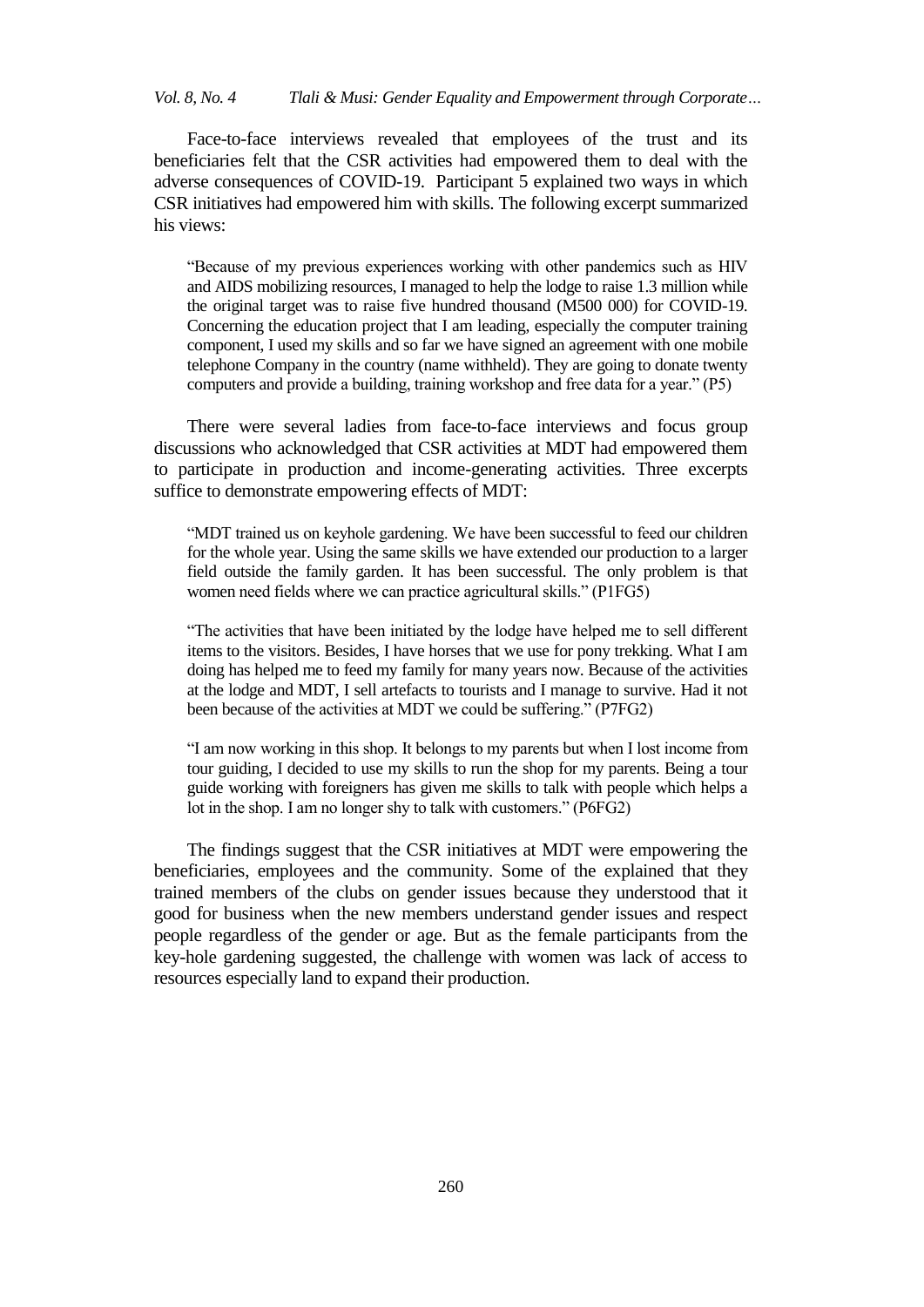#### **Discussion**

This exploratory study examined issues of gender equality and empowerment promoted by Malealea Development Trust. The study established that the initiatives were not guided by a formal gender policy suggesting that there are limitations concerning gender equality and mainstreaming in the country. The findings suggest, like much of the literature in Lesotho, that the country is still far behind in addressing gender issues and gender mainstreaming (Epprecht 1996, Moser and Moser 2005, Makoa 1997, Fogelman 2017, Ramakhula 2019). The findings in this area concerning the lack of formal policy in CSR and gender are consistent with the literature that limitations in the field of CSR originate from several issues including lack of theorization about gender and outdated gender policies (Grosser and Moon 2019, Kemp and Keenan 2010).

However, the findings further revealed that despite the lack of formal gender policy at MDT, gender issues were discussed to promote understanding and addressed them at the community and individual levels. This has been consistent with the literature reviewed that where problems are serious specific programmes should be established to address women's needs in particular (FAO 2013, Madesen 2016, FAO 2017) and that to achieve meaningful gender mainstreaming men should be part of the changes (Connell 2005). The present study revealed that besides women-specific projects, CSR initiatives at MDT have gone a step further to include men"s-only projects, an issue ignored in some studies because men are considered the perpetrators of gender violence and inequality (Winther et al. 2019).

The findings showed that the MDT through the CSR initiatives is promoting the empowerment of both genders through skills development. Women were trained in skills such as catering and dressmaking, while men were empowered to deal with their problems and address gender issues in the community. The findings are consistent with the literature (Connell 2005, Das and Chatterjee 2015) that to achieve meaningful gender equality and empowerment men should be part of the process.

Besides, the findings have shown that ecotourism at Malealea catered for the needs of the local community regardless of gender, age or social standing. The employees of the MDT demonstrated that they helped everyone regardless of their gender. The findings, therefore, suggest that the local community benefited from tourism activities in their area. This contradicts some literature that concluded that elsewhere ecotourism leads to enclave tourism, failing the needs of the poor and vulnerable groups such as women (Mbaiwa and Stronz 2010, Mbaiwa and Hambira 2019).

## **Conclusion**

Based on the findings of this study, three important sets of conclusions could be drawn. First, tourist-related activities at MDT do not follow and implement any formal gender policy. The management of the lodge and the Matelile Development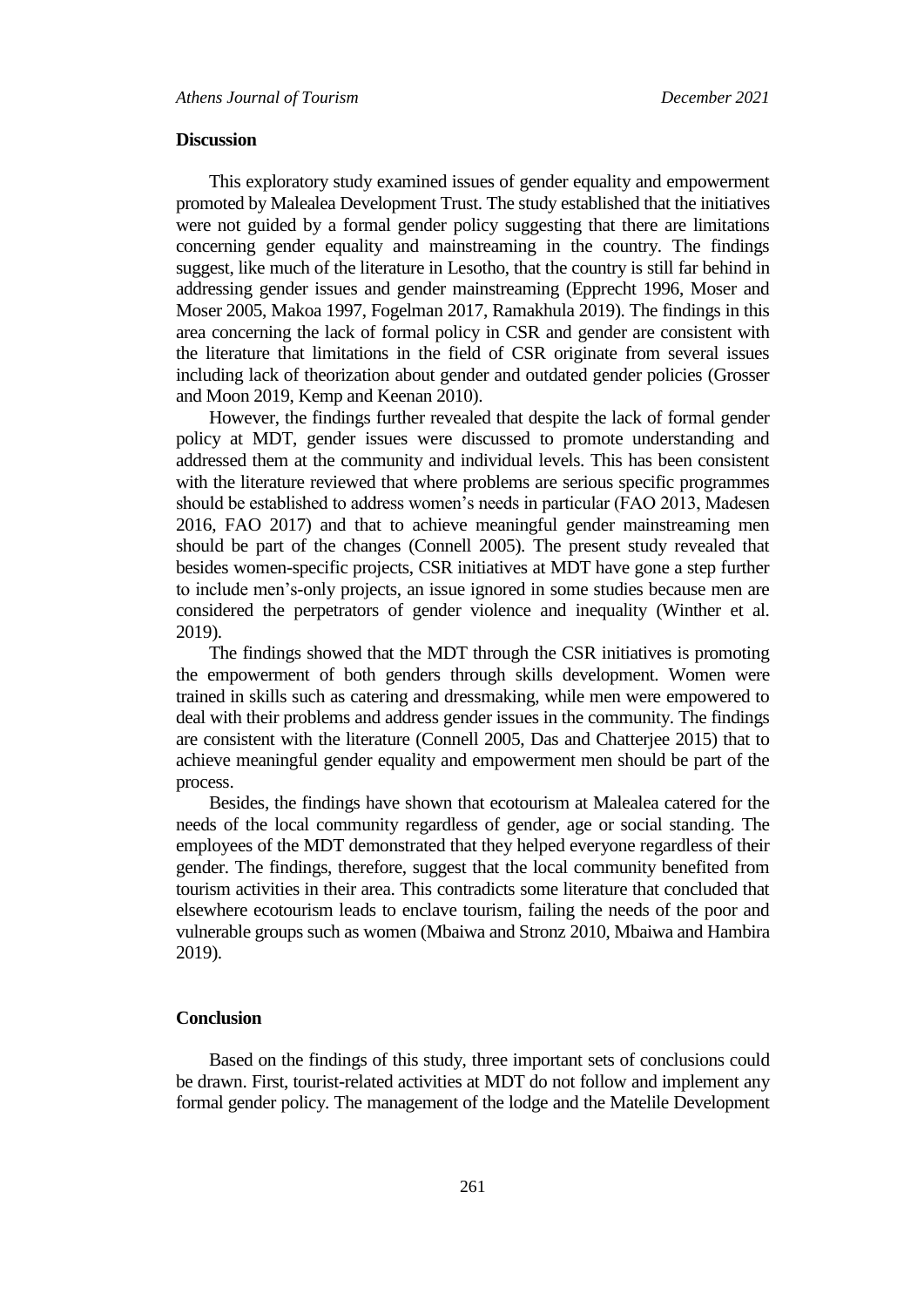Trust acknowledged that they did not have a formal policy on gender. The participants added that they were working without following any particular policy. This situation may be attributed to arguments raised in the literature that since the Beijing Platform gender mainstreaming has never been consistently implemented.

Second, it is clear from the findings that individuals working for the Lodge and MDT were actively addressing gender issues as they arose. For example, some beneficiaries realized that men had problems participating in some projects, they continued to perpetrate violence, engaged in child marriage and refuse to take HIV and AIDS medication. Hence some individuals initiate a men"s-only group to address these issues. Individuals who had been working for the MDT continued to address gender issues in their organisations formed after the scourge of COVID-19.

Third, it has been clear from the study that both men and women were being empowered by the MDT CSR initiatives. Most participants demonstrated that during the recent COVID-19 pandemic they were able to effectively deal with its challenges using skills and capabilities acquired while working with MDT. These ranged from the ability to form their groups to continue with some activities that were supported by MDT. Those working for MDT demonstrated their skills in sourcing funds for COVID-19 as a result of skills acquired while working on another pandemic, HIV and AIDS. Therefore, it clear that the local community at Malealea were benefiting from CSR activities in their area and the benefits extended to address gender issues of child marriage, disease, and gender violence.

### **Recommendations**

It firstly recommended that Malelea Lodge and MDT should formulate and implement a gender equality, and empowerment policy. It is clear from this study that gender issues were already being addressed at various levels. The policy will help the CSR initiatives to achieve their goals because literature has shown that incorporating women in CSR benefits companies.

Secondly, it is recommended that both men and women should be empowered with skills, jobs and knowledge. The findings and literature reviewed showed that empowerment of women is a necessity but men should not be left out. Some participants, especially women stated that the Malealea Development Trust was providing them with inputs but limitations arose concerning land. Based on this, it is recommended that land policies and legal frameworks should be harmonized to improve the status of women (Fogelman 2017).

Besides, it has been clear from the findings that women, men and youth were benefiting from the CSR initiatives at the MDT regardless of their gender, age or social status. It is, therefore, recommended that similar ecotourism facilities in the country should initiate CSR projects that address gender issues and ensure that the local community benefit from the projects. Perhaps this should start with the country focusing on mainstreaming gender policies in all sectors with particular focus on tourism which has the potential to address the needs of vulnerable groups (Fistiningrum and Harini 2021, Teshome et al. 2020).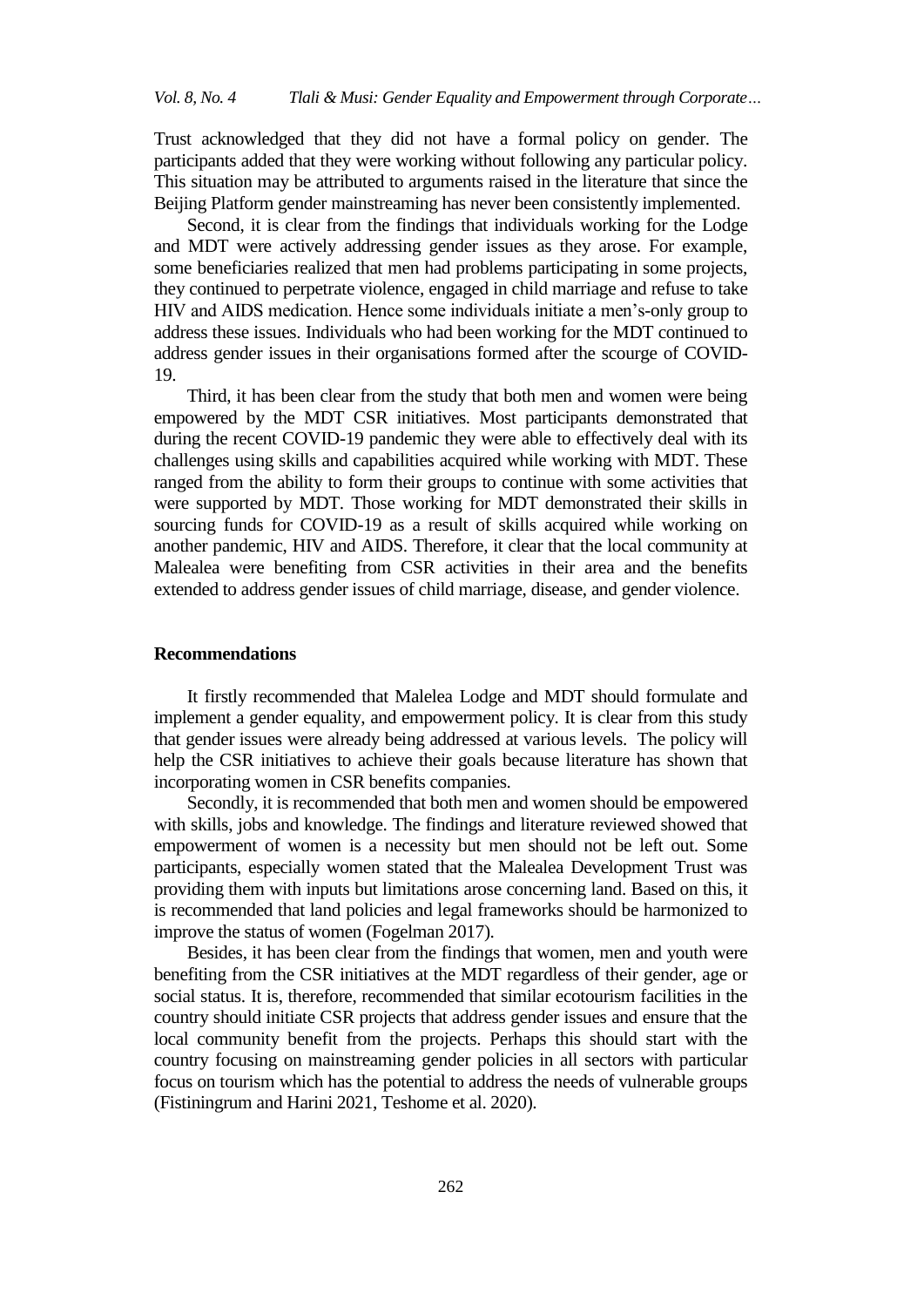#### **Acknowledgments**

We would like to acknowledge the valuable contribution of all who contributed to the success of this study. We would like to single out the following individuals and organizations: all the participants who spared their time to participate in the study; the local chief and the management of Malealea Lodge and MDT who gave us access, organized other participants and participated in the study; and the National University of Lesotho that allowed us to use its resources for this study.

## **References**

- African Development Report (2015) *Growth, poverty and inequality nexus: overcoming barriers to sustainable development*[. African](http://www.afdb.org/) Development Bank Group.
- Alarcón DM, Cole S (2019) No sustainability for tourism without gender equality. *Journal of Sustainable Tourism* 27(7): 903–919.
- Bowen HR (1953) *Social responsibility of businessman*. New York: Harper&Row.
- Carroll AB (1991) Corporate social responsibility: the pyramid of corporate social responsibility: toward the moral management of organisational stakeholders. *Business Horizons* 34(4): 39–48.
- Carroll AB (1999) Corporate social responsibility: evolution of a definitional construct. *Business and Society* 38(3): 268–295.
- Carroll AB, Shabana KM (2010) The business case for corporate social responsibility. A review of concepts, research and practice. *International Journal of Management Review* 12(1): 85–105.
- Chen MH, Jang SC, Kim WG (2007) The impact of SARS outbreaks on Taiwanese hotel stock performance: an event-study approach. *Hospitality Management* 26(1): 200– 212.
- Chirenje LI (2017) Contribution of ecotourism to poverty alleviation in Nyanga, Zimbabwe. *Chinese Journal of Population Resources and Environment* 15(2): 87–92.
- Cohen L, Manion L, Morrison K (2011) *Research methods in education.* London: Routledge, Taylor and Francis Group.
- Connell R (2005) Change among gatekeepers: men, masculinity, and gender equality in the global arena. *Signs* 30(3): 1801–1825.
- Cornwall A, Armas H, Botha M (2011) Women"s empowerment: what do men have to do with it? In A Cornwall, J Edstrom, A Greig (eds.), *Men and Development: Politicizing Masculinities*, 196–204. London: Zed Books.
- Cusack C, Sethi SA, Rice AN, Warren JD, Fujita R, Ingles J, et al. (2021) Marine ecotourism for small pelagics as a source of alternative income-generating to fisheries in a tropical community. *Biological Conservation* 261(Sep): 109242.
- Das M, Chatterjee B (2015) Ecotourism: a panacea or predicament? *Tourism Management Perspectives* 14(Apr): 3–16.
- Davison RM, Harris RW, Gogel DR (2005) E-commerce for community-based tourism in developing countries. In *Proceedings of the 9th Pacific Asia Conference on Information Systems*, 1396–1403. Bangko.
- English BJ (2002) *Environmental education in community-based coastal resources.* California, USA: University of Southern California.
- Epprecht M (1996) Gender and history in southern Africa: a Lesotho metanarrative. *Canadian Journal of African Studies* 30(2): 183–213.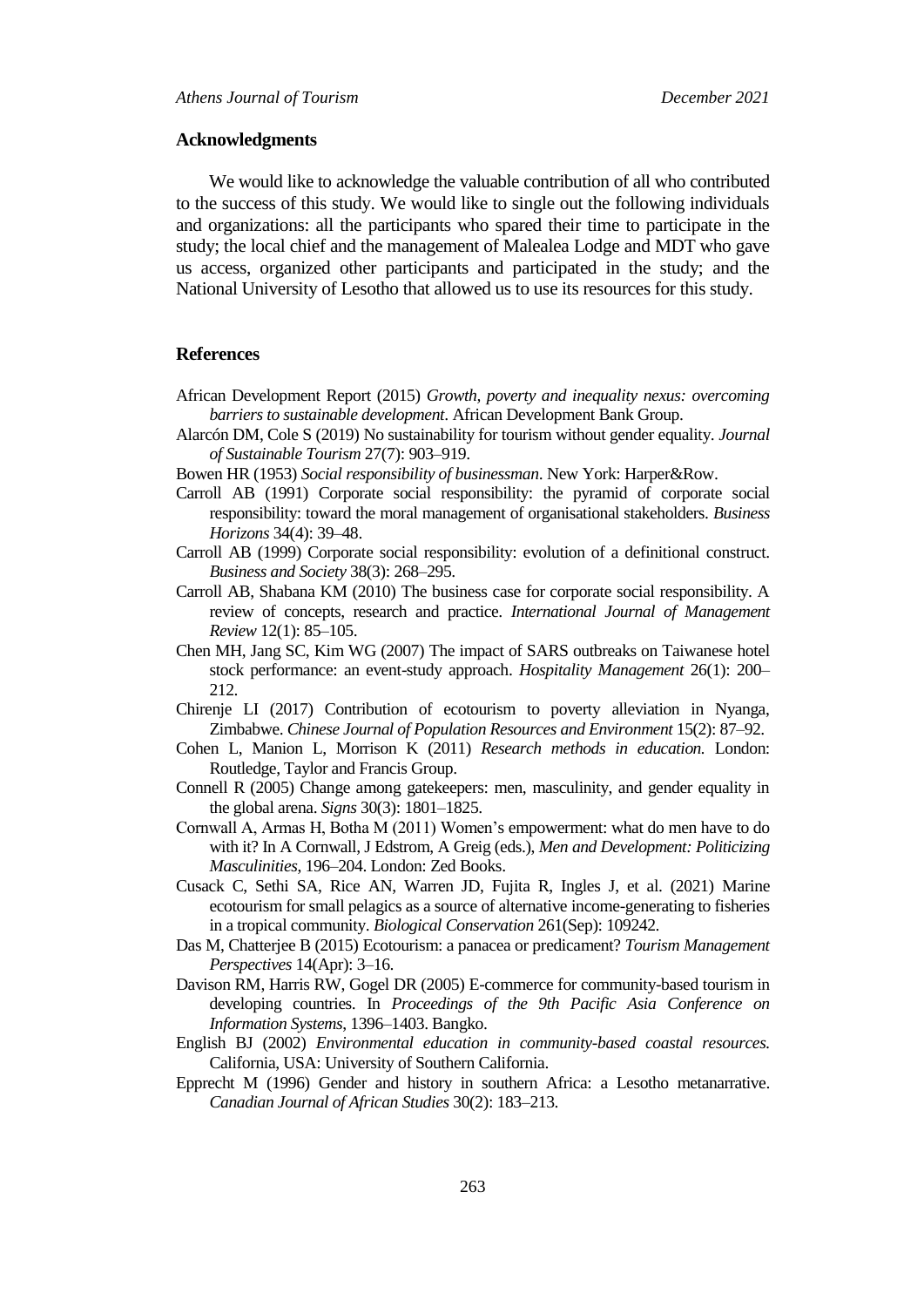- Fistiningrum W, Harini R (2021) The impact of mangrove ecotourism management on the socio-economic conditions of people in Kulonprogo regency. In *International Geograph Seminar 2019*. IOP Conference Series: Earth Environmental Science 683 (2021).
- Fogelman CJ (2017) *Gender, authority, and the politics of land in Lesotho*. PHD Dissertation[. Urbana,](http://hdl.handle.net/2142/98153) Illinois, USA: University of Illinois at Urbana-Champaign.
- Food and Agriculture Organization FAO (2013) *FAO policy on gender equality: attaining food security goals in agriculture and rural development*. Rome: FAO.
- Food and Agriculture Organization FAO (2017) *World agriculture: towards 2015/2030*. Rome: FAO Corporate Document Repository.
- Ghafouri R, Afoghi S (2016) Trustworthy and rigour in qualitative research. *International Journal of Advanced Biotechnology and Research* 7(4): 1914–1922.
- Grosser K, Moon J (2005) Gender mainstreaming and corporate social responsibility: reporting workplace issues. *Journal of Business Ethics* 62(4): 327–340.
- Grosser K, Moon J (2008) Development in company reporting on work place gender equality? A corporate social responsibility perspective. *Accounting Fourm* 32(3): 179–198.
- Grosser K, Moon J (2019) CSR and feminist organisation studies: towards an integrated theorisation for the analysis of gender issues. *Journal of Business Ethics* 155(Mar): 321-342.
- Hartman E, Caveliere C (2009) *Ecotourism helps protect the environment.* Roman Espejo: Greenhaven Press.
- Henderson J (2007) Corporate social responsibility and tourism: hotel companies in Phuket, Thailand after the Indian Ocean Tsunami. *International Journal of Hospitality Management* 26(1): 228–239.
- Kali M (2018) Women empowerment in Lesotho: reality and/or myth? *International Journal of Scientific and Research and Management* 6(3): 52–59.
- Karam C, Jamali D (2017) A cross-cultural and feminist perspective on CSR in developing countries: uncovering latent power dynamics. *Journal of Business Ethics* 142(3): 461–477.
- Kaur R (2013) Mapping the adverse consequences of sex selection and gender imbalance in India and China. *Economic and Political Weekly* 48(35): 37–44.
- Kemp D, Keenan J (2010) Strategic resource or ideal source? Discourse, organisational change and CSR. *Journal of Organisational Change* 23(5): 578–594.
- Komiti M, Moorosi P (2020) Career development of women principals in Lesotho: influences, opportunities and challenges. *Journal of Education (University of KwaZulu-Natal)* 79: 95–114.
- Korstjens I, Moser A (2018) Series: a practical guide to qualitative research. Part 4: trustworthiness in publishing. *European Journal of General Practice* 24(1): 120–124.
- Lee J, Parpart JL (2018) Constructing gender identity through masculinity in CSR reports: the South Korean case. *Business Ethics: the Environment and Responsibility* 27(4): 309–323.
- Madesen DH (2016) *Gender meainstreaming in the Danish International Development Agency (Danida): a panacea for development*. No. 88. FREIA-Centre for Konsforskning, Institu for Kultur of Globale studies, Aalborg Universitet.
- Makoa FK (1997) Gender and politics: a note on gender inequality in Lesotho. *Journal of Social Development in Africa* 12(1).
- Makwindi N, Ndlovu J (2021) Prospects and challenges of community-based tourism as a livelihood diversification strategy at Sehlabathebe National Park in Lesotho. *African Journal of Hospitality, Tourism and Leisure* 10(1): 333–348.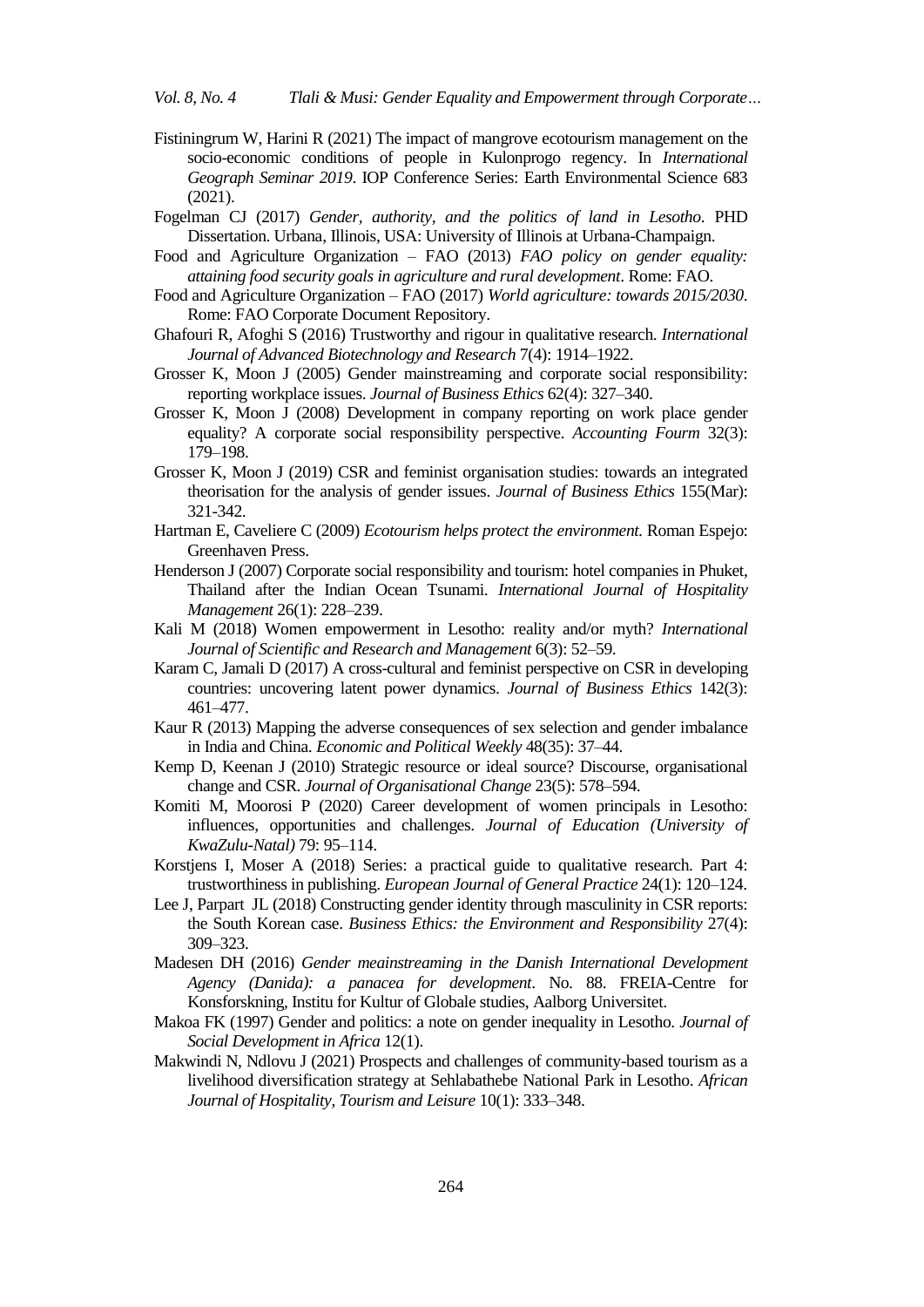- Malealea Development Trust MDT (2021) *Malealea development trust strategic plan 2020-2025*. MDT.
- Manaf A, Purbasari N, Damayanti M, Aprilia N, Astuti W (2018) Community-based rural tourism in inter-organisational collaboration: how does it work sustainably? Lessons learned from Nglanggeran tourism village, Gunungkidul Regency, Yogyakarta, Indonesia. *Sustainability* 10(7): 2142.
- Mandal PC (2018) Qualitative research: criteria of evaluation. *International Journal of Academic Research and Development* 25(13): 591–596.
- Maphanga PM, Henama US (2019) The tourism impact of Ebola in Africa: lessons on crisis management. *African Journal of Hospitality, Tourism and Leisure* 8(3): 1–13.
- Mbaiwa JE, Hambira WL (2019) Enclaves and shadow state tourism in the Okavango Delta, Botswana. *South African Geographical Journal* 102(1): 1–21.
- Mbaiwa JE, Stronz AL (2010) The effects of tourism development on rural livelihoods in the Okavango Delta. *Journal of Sustainable Tourism* 18(5): 635–656.
- McCarthy L (2017) Empowering women through corporate social responsibility: a feminist Foucauldian critique. *Business Ethics Quarterly* 27(4): 603–631.
- McComb EJ, Boluk K (2017) Stakeholder collaboration: a means to the success of rural tourism destination? A critical evaluation of stakeholder collaboration within the Mournes, Northern Ireland. *Tourism And Hospitality Research* 17(3).
- McGuiness PB, Vieito JP, Wang M (2017) The role of board, gender and foreign ownership in the CSR performance of Chines list firms. *Journal of Corporate Finance* 42(C): 75–99.
- Mckercher B, Chon K (2004) The over-reaction to SARS and the collapse of Asia tourism. *Annals of Tourism Research* 31(3): 716–719.
- Mearns K (2012) Using sustainable tourism indicators to measure the sustainability of a community-based ecotourism venture: Malealea lodge pony trekking centre. *Tourism Review International* 15(1–2): 135–147.
- Ministry of Tourism and Culture (2019) *National tourism master plan*. *Review of Tourism policy and legal framework and Development*. Maseru, Lesotho: Government Printers.
- Mizrachi I, Fuchs G (2016) Should we cancel? An examination of risk handling media before visiting Ebola-free destinations. *Journal of Hospitality and Tourism Management* 28(Sep): 59–65.
- Mohasi L (1999) *Adventure travel and sustainable tourism development in Lesotho: the case of pony trekking*. MA Thesis. Pietermaritzburg, South Africa: Department of Geography, University of Natal.
- Mojapelo JT, Faku MF (2019) Bridging the gender gap and promoting representation of women in the National Parliament: a comparative analysis study on South Africa and Lesotho. *Gender Question* 7(1).
- Monneuse D (2020) Setting the fox to guard the henhouse? Impact of men"s admission into women"s internal networks. In *Academy of Management Annual Meeting Proceedings* 2020(1): 18075.
- Morojele P (2011) What does it mean to be a boy? Implications for girls' and boys' schooling experiences in Lesotho rural schools. *Gender and Education* 23(6): 677– 693.
- Morojele P, Chikoko V, Ngcobo N (2011) Do women have to "grow muscles" in order to successfully manage schools? Evidence from some South African female school principals. *The Anthropologist* 15(2): 199–207.
- Moser C, Moser A (2005) Gender mainstreaming since Beijing: a review of success and limitations in international institutions. *Gender and Development* 13(2): 11–22.
- Nowell LS, Norris JM, White DE, Moules NJ (2017) Thematic analysis: striving to meet the trustworthiness criteria. *International Journal of Qualitative Methods* 16: 1–13.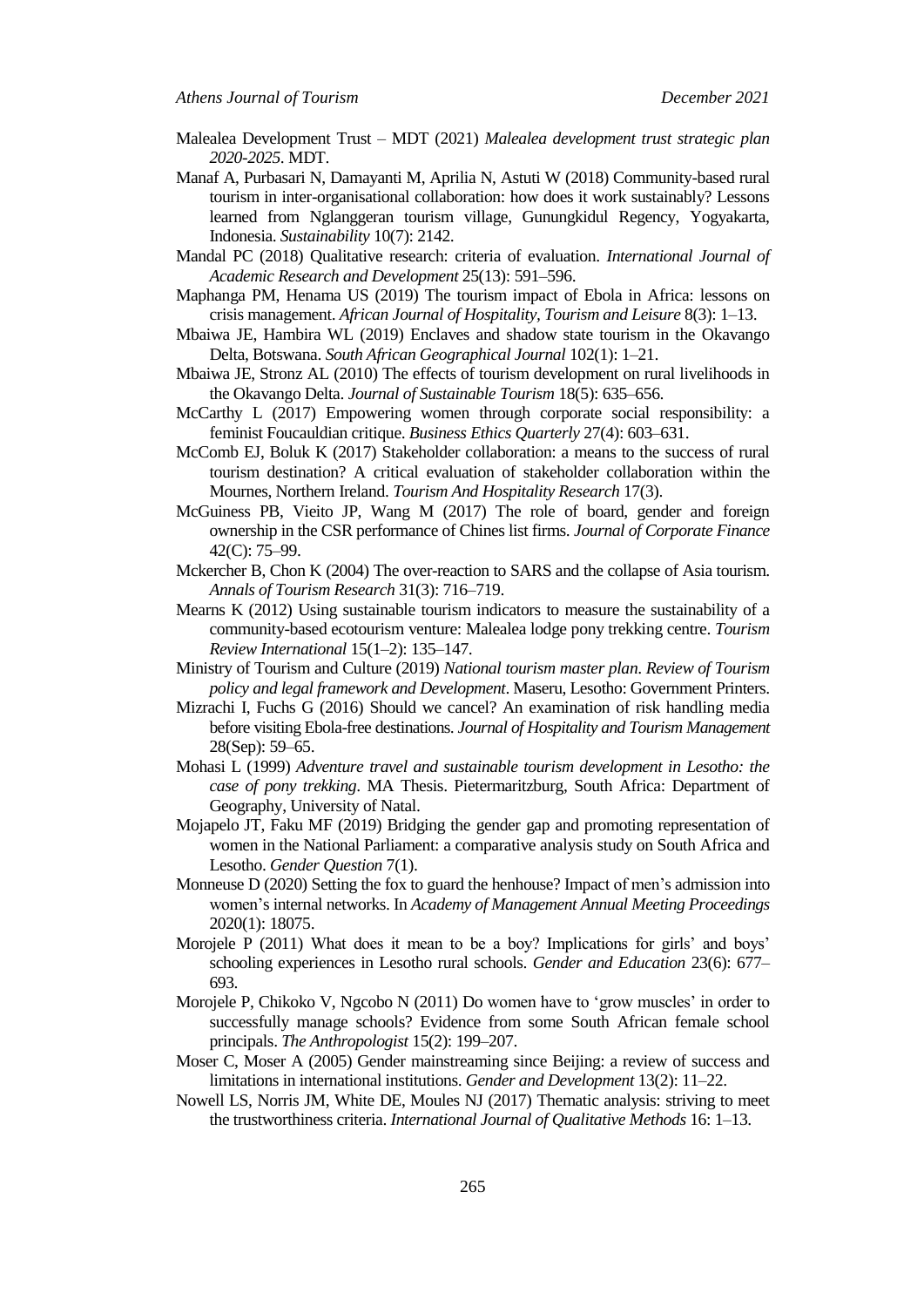- Ozkazanc-Pan B (2018) CSR as gendered Neocoloniality in the Global South. *Journal of Business Ethics* 160(Jan): 851–864.
- Pathania SK (2017) Sustainable development goal: gender equality for women"s empowerment and human rights. *International Journal of Research – Granthaalayay*  5(4): 2394–3629.
- Patton MQ, Cochran M (2002) *A guide to using qualitative research methodology*. Medecines Sans Frontieres.
- Pimpa N, Phouxay K (2017) CSR and women empowerment: a comparative study of women in the mining community in Thailand and Lao PDR. *ASEAN Journal of Management and Innovation* 4(2): 145–154.
- Ramakhula T (2019) *Policy briefing women, power & policymaking, in but out in Lesotho: women's representation dilemma*. Center for International Governance and Innovation.
- Rao KK, Tilt C (2020) Gender and CSR decisions: perspectives from Australian boards. *Meditari Accountancy Research* 29(1): 60–85.
- Rowlands J (1995) Empowerment examined. *Development in Practice* 5(2): 101–107.
- Sharma A, Kiran R (2013) Corporate social responsibility: driving forces and challenges. *International Journal of Business Research and Development* 2(1): 18–27.
- Snyman S (2017) The role of private sector ecotourism in local socio-economic development in southern Africa. *Journal of Ecotourism* 16(3): 247–268.
- Soares R, Marquis C, Lee M (2020) *Gender and corporate social responsibility: it's a matter of sustainability*. Catalyst Publications.
- Stockigt L, Hoogendoorn G, Fitchett JM, Saarinen J (2019) Climatic sensitivity and snowbased tourism in Africa: an investigation of TripAdvisor reviews on Afriski, Lesotho. In *Society of South African Geographers Bi-Annual Conference*. Bloemfontein, South Africa.
- Teshome E, Shita F, Abebe F (2020) Current community-based ecotourism practices in Menz Guassa community conservation area, Ethiopia. *GeoJournal* 86(Mar): 2135– 2147.
- The Africa Competitiveness Report (2017) *Addressing Africa's demographic dividend*. Geneva: World Bank Economic Forum.
- The Lesotho Review (2018) *An overview of Lesotho's economy*. Retrieved from: https:// issuu.com/lyngrandemange/docs/lesotho\_review\_2018. [Accessed 19 October 2021]
- Thetsane RM (2019) Local community participation in tourism development: the case of Katse village in Lesotho. *Athens Journal of Tourism* 6(2): 123–139.
- Tseng M, Lin C, Lin CR, Wu K (2019) Ecotourism development in Thailand: community participation leads to the value of attractions using linguistics preferences. *Journal of Cleaner Production* 231(3): 1319–1329.
- Uduji JI, Okolo-Obasi EN (2019) Corporate social responsibility initiatives in Nigeria and rural women livestock keepers in oil host communities. *Social Responsibility Journal*  15(8).
- Uduji JI, Okolo-Obasi EN, Asongu SA (2019) Corporate social responsibility and the role of rural women in sustainable agricultural development in sub-Saharan Africa: evidence from the Niger Delta in Nigeria. *Sustainable Development* 27(4): 692–703.
- Uduji JI, Okolo-Obasi EN, Onodugo VA, Nnabuko JO, Adedibu BA (2020) Corporate social responsibilith and the role of rural women in strenghening agricultural-tourism linkages in Nigeria"s oil producing communities. AGDI Working Paper, No. WP/20/ 067. Yaoundé, Cameroon: African Governance and Development Institute (AGDI).
- Vaismoradi M, Turunen H, Bondas T (2013) Content analysis and thematic analysis: implications for conducting a qualitative descriptive study. *Nursing and Health Science* 15(3): 398–405*.*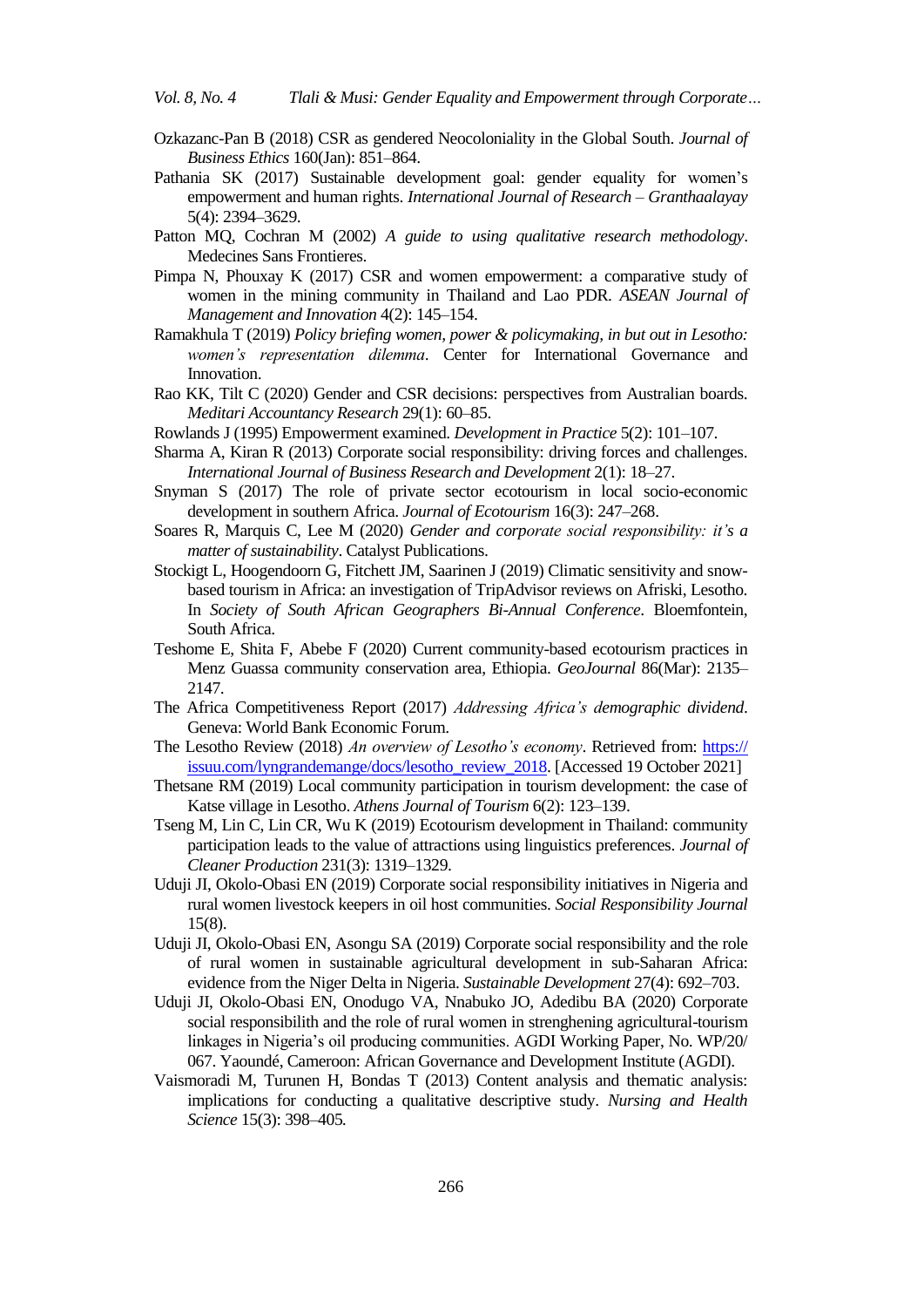- Van Huis I, Leek C (2020) The masculinisation of gender equality: how efforts to engage men may "throw women"s emancipation overboard." In R Luyt, K Starck (eds.), *Masculine Power and Gender Equality: Masculinities as Change Agents*. Switzerland: Springer Nature.
- Vlassoff C, Moreno CG (2002) Placing gender at the centre of health programming: challenges and limitations. *Social Science and Medicine* 54(11): 1713–1723.
- Wallace G, Russell A (2004) Eco-cultural tourism as a means for the sustainable development of culturally marginal and environmentally sensitive regions. *Tourist Studies* 4(3): 235–254.
- Wang CJ (2014) Do ethical and sustainable practices matter? Effects of corporate citizenship on business performance in the hospitality industry. *International Journal of Contemporary Hospitality* 26(6): 930–947.
- Wilcox C (2015) *Is ecotourism an oxymoron? A new study suggests these 'green' vacations might hurt wildlife*. Washington, USA: Washington Post.
- Winther T, Ulsrud K, Saini A (2019) Social powered electrification access: implications for women"s empowerment in rural Kenya. *Energy Research and Social Science* 44(Oct): 61–74.
- Wondirrad AT, King B (2020) Stakeholder collaboration as a major factor for sustainable ecotourism development in developing countries. *Tourism Management* 78(Jun): 104024.
- World Economic Forum (2013) *The travel and tourism competitiveness report.* World Economic Forum.
- Yin RK (2003) *Case study research*. California: Thousand Oaks, CA: SAGE Publications.
- Yin J, Jamali D (2016) Strategic corporate social responsibility of multinational companies" subsidiaries in emerging markets: evidence from China. *Long Range Planning* 49(5): 541–558.
- Yiu L, Saner R, Lee M (2015) Lesotho, a tourism destination: analysis of Lesotho"s current tourism products and potential for growth. In AA Camillo (ed.), *Handbook of Ressearch on Global Hospitality and Tourism Mangement*. Hershey, Pennsylvania, USA: IGL Global Publications.
- Zeng B, Wang C (2019) Research progress in corporate social responsibility in the context of tourism-assisting the poor in China. *Journal of China Tourism Research* 15(3): 379–401.